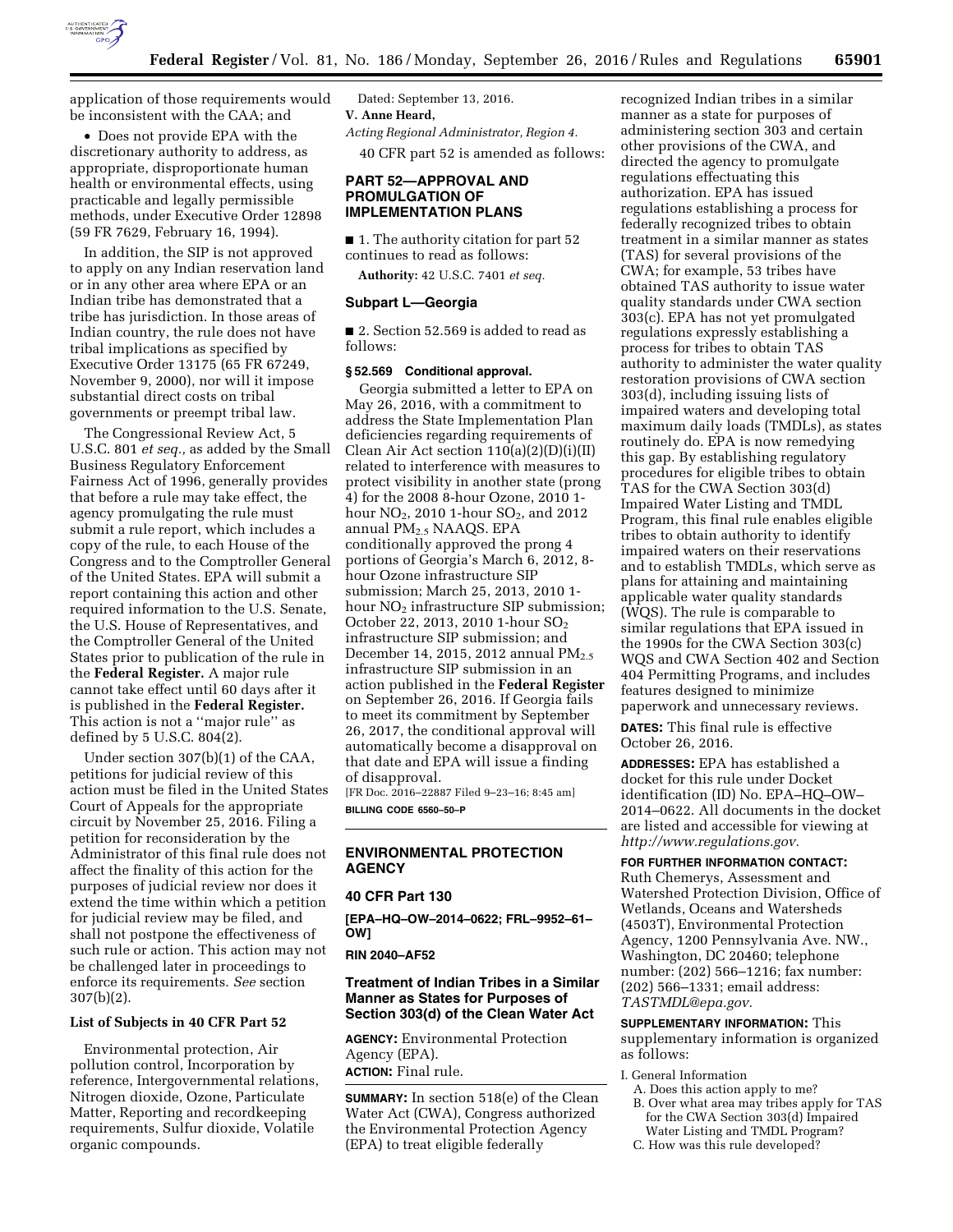- D. What is the Agency's authority for issuing this rule?
- II. What is the statutory and regulatory history of TAS under the CWA?
	- A. Statutory History
	- B. Regulatory History
- III. Why might a tribe be interested in seeking TAS authority for the CWA Section 303(d) Impaired Water Listing and TMDL Program?
- IV. What program responsibilities will tribes have upon obtaining TAS for the CWA Section 303(d) Impaired Water Listing and TMDL Program?
- A. Identification of Impaired Waters and Submission of Section 303(d) Lists
- B. Establishment and Submission of TMDLs
- C. EPA Review of Lists and TMDLs
- V. What are EPA's procedures for a tribe to seek TAS for the CWA Section 303(d) Impaired Water Listing and TMDL Program?
- VI. What special circumstances may exist regarding qualification for TAS for the CWA Section 303(d) Impaired Water Listing and TMDL Program?
- VII. What procedure will EPA follow in reviewing a tribe's TAS application?
	- A. Notice to Appropriate Governmental Entities
	- B. Avoidance of Duplicative Notice and Comment Procedures
	- 1. What did EPA consider regarding the notice and comment exemption?
	- 2. What is EPA's position on certain public comments regarding notice and comment?
- C. Treatment of Competing or Conflicting Claims
- D. EPA's Decision Process
- VIII. What are EPA's expectations regarding WQS and WQS TAS as prerequisites for tribes applying for TAS authority for the 303(d) Program?
	- A. What did EPA consider regarding WQS and WQS TAS as prerequisites for 303(d) TAS?
	- B. What is EPA's position on certain public comments regarding WQS and WQS TAS as prerequisites for 303(d) TAS?
- IX. What financial and technical support is available from EPA to tribes as they choose to develop and implement a CWA Section 303(d) Impaired Water Listing and TMDL
- Program?
- X. What is EPA's position on certain other public comments received?
- A. Impact on State/Local Authority for CWA Programs
- B. Relation to May 16, 2016, Interpretive Rule
- XI. Statutory and Executive Order Reviews A. Executive Order 12866: Regulatory Planning and Review and Executive Order 13563: Improving Regulation and Regulatory Review
	- B. Paperwork Reduction Act (PRA)
	- C. Regulatory Flexibility Act (RFA)
- D. Unfunded Mandates Reform Act (UMRA)
- E. Executive Order 13132: Federalism
- F. Executive Order 13175: Tribal
- Consultation and Coordination
- G. Executive Order 13045: Protection of Children From Environmental Health Risks and Safety Risks
- H. Executive Order 13211: Actions Concerning Regulations That Significantly Affect Energy Supply, Distribution, or Use
- I. National Technology Transfer and Advancement Act
- J. Executive Order 12898: Federal Actions To Address Environmental Justice in Minority Populations and Low-Income Populations
- K. Congressional Review Act

### **I. General Information**

#### *A. Does this action apply to me?*

This rule applies to federally recognized tribal governments with reservations interested in seeking TAS eligibility to administer the CWA Section 303(d) Impaired Water Listing and TMDL Program. Although this rule applies directly only to Indian tribes applying for TAS, state and local governments, as well as other entities including other Indian tribes, may be interested to the extent they are adjacent to the Indian reservation<sup>1</sup> lands of TAS applicant tribes, share water bodies with such tribes, and/or discharge pollutants to waters of the United States located within or adjacent to such reservations. The table below provides examples of entities that could be affected by this action or have an interest in it.

| Category              | Examples of potentially affected or interested entities                                                                                                                                 |
|-----------------------|-----------------------------------------------------------------------------------------------------------------------------------------------------------------------------------------|
| Tribes                | Federally recognized tribes with reservations that are interested in applying for TAS for CWA Section 303(d) Im-<br>paired Water Listing and TMDL Program, and other interested tribes. |
| States                | States adjacent to reservations of potential applicant tribes.                                                                                                                          |
| Industry dischargers  | Industrial and other commercial entities discharging pollutants to waters within or adjacent to reservations of po-<br>tential applicant tribes.                                        |
| Municipal dischargers | Publicly owned treatment works or other facilities discharging pollutants to waters within or adjacent to reserva-<br>tions of potential applicant tribes.                              |

If you have questions regarding the effect of this rule on a particular entity, please consult the person listed in the preceding **FOR FURTHER INFORMATION CONTACT** section.

# *B. Over what area may Tribes apply for TAS for the CWA Section 303(d) Impaired Water Listing and TMDL Program?*

Under section 518(e) of the CWA, 33 U.S.C. 1377(e), Indian tribes may seek TAS authorization to administer certain CWA programs pertaining to water resources of their reservations. Tribes are not eligible to administer CWA programs pertaining to any nonreservation Indian country 2 or any other type of non-reservation land. The term ''federal Indian reservation'' is defined at CWA section 518(h)(1) to include all land within the limits of any Indian reservation under the jurisdiction of the United States Government notwithstanding the issuance of any patent, and including rights-of-way running through the reservation. CWA sections 518(e)(2), (h)(1); *see also* 40 CFR 131.3(k). EPA's longstanding position is that reservations include both formal reservations (*e.g.,* named reservations established through federal treaties with tribes, federal statutes, or Executive Orders of the President) as well as tribal trust lands that may not be formally designated as reservations, but

that qualify as informal reservations. *See, e.g.,* 56 FR 64876, 64881, December 12, 1991; *Arizona Public Service Co.* v. *EPA,* 211 F.3d 1280, 1292–1294 (D.C. Cir. 2000), *cert. denied sub nom., Michigan* v. *EPA,* 532 U.S. 970 (2001). Tribes may seek TAS authorization for both formal and informal reservations, and both types of lands are referred to herein as "reservations."

Although this rule facilitates eligible tribes' administration of an additional regulatory program, nothing in this rule changes, expands, or contracts the geographic scope of potential tribal TAS eligibility under the CWA.

<sup>1</sup>See ''Over What Area May Tribes Apply for TAS for the CWA Section 303(d) Impaired Water Listing and TMDL Program?'' below.

<sup>2</sup>The term Indian country is defined at 18 U.S.C. 1151.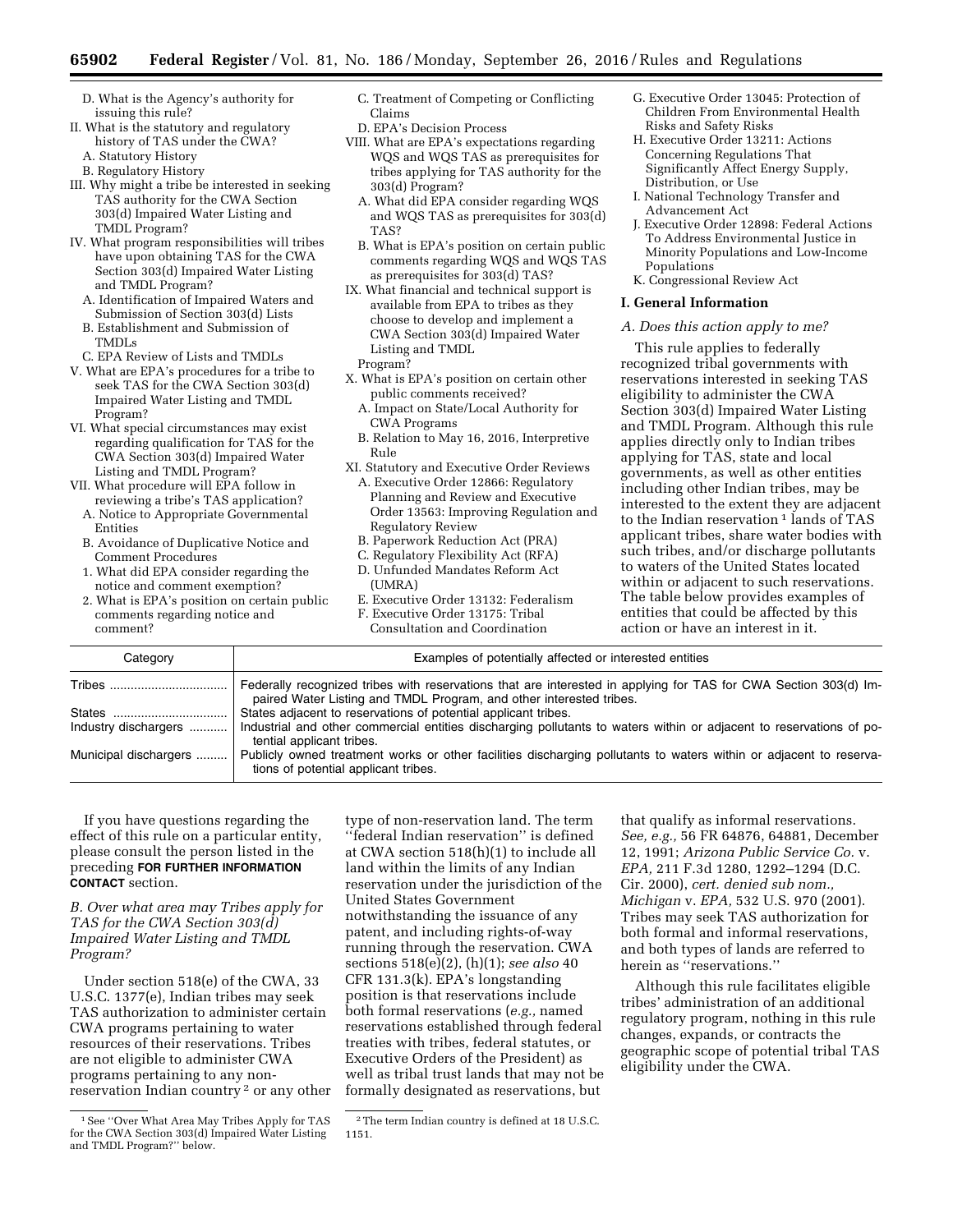### *C. How was this rule developed?*

In developing this rule, EPA conducted consultation and coordination with tribes and states before proposing this rule in the **Federal Register** on January 19, 2016. 81 FR 2791. On March 28, 2014, EPA initiated consultation and coordination with federally recognized Indian tribes concerning the planned proposed rulemaking. On September 19, 2014, EPA invited input from intergovernmental associations and met with them on October 1, 2014. Additional consultation and coordination occurred in 2015. During the 60-day public comment period in 2016, EPA provided informational webinars for the public, tribes, and states, and conducted further consultation and coordination with tribes and states. Following the public comment period, EPA also participated in informational meetings with tribes.

EPA received over 830 public comments on the proposed rule. EPA received over 800 mass email comments in support of the rule, as well as individual comments from nine tribes and tribal associations, expressing support for the rule. EPA also received individual comments from eight states, one local government, one local nongovernmental organization, two regulated entities, several private citizens, and one federal agency. Most states generally were neutral regarding the proposed rule overall. Some states cited special circumstances regarding applicability of the rule in their states. Two states and the two local entities opposed the proposed rule, citing concern regarding impacts on state and local programs, as well as objections to EPA's proposed (now final) interpretive rule regarding tribal jurisdiction under the Clean Water Act. *Revised Interpretation of Clean Water Act Tribal Provision,* 80 FR 47430 (August 7, 2015) (proposed rule); 81 FR 30183 (May 16, 2016) (final rule).

This final rule establishing regulatory procedures for eligible tribes to obtain TAS for the CWA Section 303(d) Impaired Water Listing and TMDL Program reflects EPA's careful consideration of all the comments. The comments and EPA's responses to the comments are available in the public docket at *[http://www.regulations.gov.](http://www.regulations.gov)* 

## *D. What is the Agency's authority for issuing this rule?*

The CWA, 33.U.S.C. 1251, *et seq,*  including section 518 (33 U.S.C.1377).

### **II. What is the statutory and regulatory history of TAS under the CWA?**

#### *A. Statutory History*

Congress added section 518 to the CWA as part of amendments made in 1987. Section 518(e) authorizes EPA to treat eligible Indian tribes in the same manner as it treats states for a variety of purposes, including administering each of the principal CWA regulatory programs and receiving grants under several CWA funding authorities. Section 518(e) is commonly known as the ''TAS'' provision. Section 303 is expressly identified in section 518(e) as one of the provisions available for TAS.

Section 518(e) also requires EPA to promulgate regulations specifying the TAS process for applicant tribes. Section 518(h) defines ''Indian tribe'' to mean any Indian tribe, band, group, or community recognized by the Secretary of the Interior and exercising governmental authority over a federal Indian reservation.

#### *B. Regulatory History*

Pursuant to section 518(e), EPA promulgated several final regulations establishing TAS criteria and procedures for Indian tribes interested in administering programs under the Act. The relevant regulations addressing TAS requirements for the principal CWA regulatory programs are:

• 40 CFR 131.8 for section 303(c) water quality standards, published December 12, 1991 (56 FR 64876);

• 40 CFR 131.4(c) for CWA section 401 water quality certification, published December 12, 1991 (56 FR 64876);

• 40 CFR 123.31–34 for CWA section 402 National Pollutant Discharge Elimination System (NPDES) permits and other provisions, and 40 CFR 501.22–25 for the sewage sludge management program, published December 22, 1993 (58 FR 67966); and

• 40 CFR 233.60–62 for CWA section 404 dredge or fill permits, published February 11, 1993 (58 FR 8172).

In 1994, EPA amended the above regulations to simplify the TAS process and eliminate unnecessary and duplicative requirements. 59 FR 64339 (December 14, 1994) (''Simplification Rule''). For example, the Simplification Rule eliminated the need for a tribe to prequalify for TAS before applying to administer the section 402 and section 404 permit Programs. Instead, the rule provided that a tribe would seek to establish its TAS eligibility at the Program approval stage (subject to notice and comment procedures in the **Federal Register**). However, the rule retained the separate TAS

prequalification requirement (including local notice and comment procedures) for section 303(c) water quality standards and section 401 water quality certifications. *Id.; see also,* 40 CFR 131.8(c)(2), (3).3 The TAS regulations for CWA regulatory programs have remained intact since promulgation of the Simplification Rule. EPA is now addressing a gap in its current TAS regulations by finalizing regulations that specify how tribes may seek TAS for the CWA Section 303(d) Impaired Water Listing and TMDL Program.

On May 16, 2016, EPA published an interpretive rule revising the Agency's approach to tribal jurisdiction under the CWA. *Revised Interpretation of Clean Water Act Tribal Provision,* 81 FR 30183 (May 16, 2016). In the interpretive rule, EPA concluded definitively that section 518 includes an express delegation of authority by Congress to Indian tribes to administer regulatory programs over their entire reservations, subject to the eligibility requirements in section 518. This reinterpretation eliminates the need for applicant tribes to demonstrate inherent authority to regulate under the CWA, thus allowing tribes to implement the congressional delegation of authority. The reinterpretation also brings EPA's treatment of tribes under the CWA in line with EPA's treatment of tribes under the Clean Air Act, which has similar statutory language addressing tribal regulation of Indian reservation areas.

The interpretive rule did not result in any revisions to the application procedures of EPA's TAS regulations as codified in the Code of Federal Regulations. EPA will continue to review CWA TAS applications in accordance with existing TAS regulations, which provide the procedural infrastructure for the TAS application and review processes. This rule, which is closely based on the existing CWA TAS regulations, provides similar regulatory infrastructure for tribes interested in applying to administer the section 303(d) Program. Any application of the interpretive rule would occur solely in the context of an EPA final decision approving a tribe's TAS application based on the revised interpretation of tribal jurisdiction. *See, e.g.,* 81 FR at 30185.

<sup>3</sup>Under the CWA and EPA's regulations, tribes may simultaneously (1) apply for TAS under CWA section 518 for the purpose of administering water quality standards and (2) submit actual standards for EPA review under section 303(c). Although they may proceed together, a determination of TAS eligibility and an approval of actual water quality standards are two distinct actions.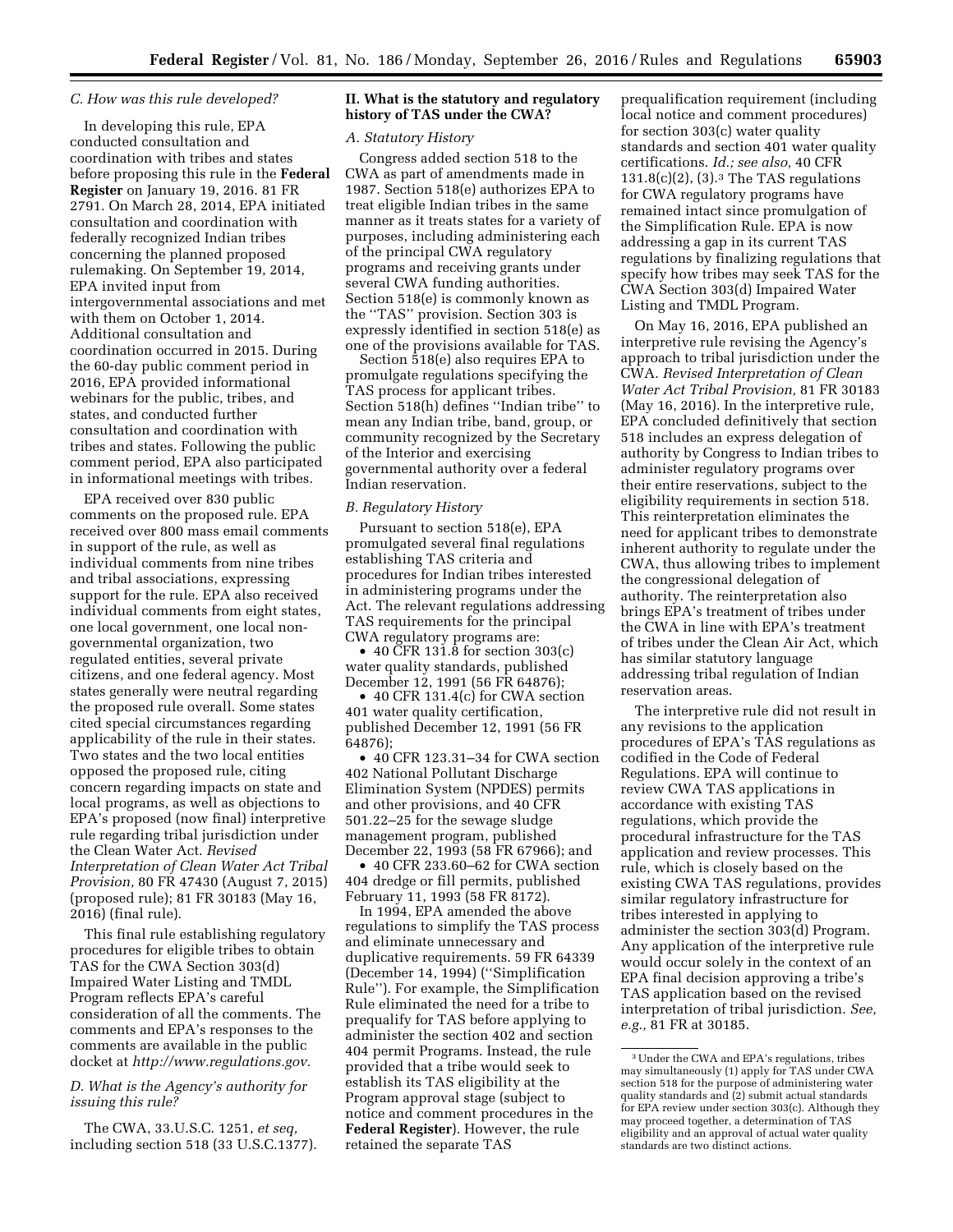## **III. Why might a tribe be interested in seeking TAS authority for the CWA Section 303(d) Impaired Water Listing and TMDL Program?**

TAS for the CWA Section 303(d) Impaired Water Listing and TMDL Program provides a tribe with the opportunity to participate directly in restoring and protecting its reservation waters through implementing the Program, as Congress authorized under CWA section 518(e). In the rest of this notice, EPA refers to the functions identified in CWA section 303(d) regarding listing of impaired waters and establishment of TMDLs as the ''Section 303(d) Impaired Water Listing and TMDL Program'' or ''303(d) Program.'' Section 303(d) provides for states and authorized tribes to (1) develop lists of impaired waters (and establish priority rankings for waters on the lists) and (2) establish TMDLs for these waters. By listing impaired waters, a state or authorized tribe identifies those waters in its territory that are not currently meeting EPA-approved or EPApromulgated WQS (collectively referred to as ''applicable WQS''). A TMDL is a planning document intended to address impairment of waters, including the calculation and allocation to point and nonpoint sources of the maximum amount of a pollutant that a water body can receive and still meet applicable WQS, with a margin of safety.

By obtaining TAS for section 303(d), tribes can take the lead role under the CWA in identifying and establishing a priority ranking for impaired water bodies on their reservations and in establishing TMDLs and submitting them to EPA for approval. These are important informational and planning steps that tribes can take to restore and maintain the quality of reservation waters.

TMDLs must allocate the total pollutant load among contributing point sources (''waste load allocations'' or ''WLAs'') and nonpoint sources (''load allocations'' or ''LAs''). 40 CFR 130.2. Point source WLAs are addressed through the inclusion of water qualitybased effluent limits in national pollutant discharge elimination system (NPDES) permits issued to such sources. Under EPA's regulations, NPDES permitting authorities shall ensure that ''[e]ffluent limits developed to protect a narrative water quality criterion, a numeric water quality criterion, or both, are consistent with the assumptions and requirements of any available waste load allocation for the discharge prepared by the State and approved by EPA pursuant to 40 CFR 130.7.'' 40 CFR 122.44(d)(1)(vii)(B). WLAs under 40

CFR  $122.44(d)(1)(vii)(B)$  would include WLAs developed by a tribe with TAS authorization and approved by EPA pursuant to 40 CFR 130.7. For water bodies impaired by pollutants from nonpoint sources, authorized tribes would not acquire new or additional implementation authorities when listing such impaired water bodies and establishing TMDLs. Instead, the mechanisms for implementing the nonpoint source pollutant reductions, or LAs, identified in any tribal TMDLs would include existing tribal authorities, other federal agencies' policies and procedures, as well as voluntary and incentive-based programs.

This rule does not require anything of tribes that are not interested in TAS for the 303(d) Program. Based on pre- and post-proposal input, EPA understands that not all tribes will be interested in obtaining TAS for 303(d), and some may consider other approaches that might benefit their reservation waters. Clean Water Act section 319 watershed-based plans, for example, may help tribes protect and restore water resources threatened or impaired by nonpoint source pollution.4

## **IV. What program responsibilities will tribes have upon obtaining TAS for the CWA Section 303(d) Impaired Water Listing and TMDL Program?**

The goal of the CWA is ''to restore and maintain the chemical, physical, and biological integrity of the Nation's waters.'' CWA section 101(a). Identification of impaired waters and TMDLs are important tools for achieving that goal. After a tribe receives EPA approval of its eligibility to implement a CWA Section 303(d) Impaired Water Listing and TMDL Program, it is treated in a manner similar to a state and, for purposes of list and TMDL development, it would become an ''authorized tribe.'' Generally, the federal statutory and regulatory requirements for state 303(d) Programs would be applicable to authorized tribes. *See* 40 CFR 130.16(c)(5). The following paragraphs identify important 303(d) Program responsibilities that tribes with TAS would assume and implement.

*A. Identification of Impaired Waters and Submission of Section 303(d) Lists* 

Under section 303(d) of the CWA, every two years, authorized tribes will

be required to develop lists of waters not meeting, or not expected to meet, applicable water quality standards. 40 CFR 130.7(d). These lists are commonly called ''impaired waters lists'' or ''303(d) lists.'' Impaired waters are waters for which technology-based limitations and other required controls are not stringent enough to meet applicable CWA water quality standards. Threatened waters are waters that currently attain applicable WQS, but for which existing and readily available data and information indicate that applicable WQS will likely not be met by the time the next list of impaired or threatened waters is due to EPA.5 The authorized tribe's section 303(d) list would include all impaired and threatened waters within the scope of its 303(d) TAS authorization. In this notice, EPA uses the term ''impaired waters'' to refer to both impaired and threatened waters.6 The authorized tribe would be required to ''assemble and evaluate all existing and readily available information'' in developing its section 303(d) list. 40 CFR 130.7(b)(5). EPA's regulations include a non-exhaustive list of water quality-related data and information to be considered. *Id.* The tribe would establish priorities for development of TMDLs for waters on its section 303(d) list based on the severity of the pollution and the uses to be made of the waters. 40 CFR 130.7(b)(4).7 The tribe would then submit its list of impaired waters to EPA for review and approval.

Like states, authorized tribes are required to submit their ''303(d) lists'' to EPA for approval every two years on April 1 (lists are due April 1 of evennumbered years). As indicated in

6Under EPA's regulations, ''water quality limited segments'' include both impaired waters and threatened waters, and are defined as ''any segment where it is known that water quality does not meet applicable water quality standards, and/or is not expected to meet applicable water quality standards, even after the application of the technology-based effluent limitations required by sections 301(b) and 306 of the Act.'' 40 CFR 130.2(j).

7Section 303(d)(1) requires states to ''establish a priority ranking'' for the segments it identifies on the list, taking into account the severity of the pollution and the uses to be made of such segments, and to establish TMDLs ''in accordance with the priority ranking.'' EPA will review the priority ranking but does not take action to approve or disapprove it. *See Guidance for 2006 Assessment, Listing and Reporting Requirements Pursuant to Sections 303(d), 305(b) and 314 of the Clean Water Act,* July 29, 2005, available at *[https://](https://www.epa.gov/sites/production/files/2015-10/documents/2006irg-report.pdf) [www.epa.gov/sites/production/files/2015-10/](https://www.epa.gov/sites/production/files/2015-10/documents/2006irg-report.pdf) [documents/2006irg-report.pdf.](https://www.epa.gov/sites/production/files/2015-10/documents/2006irg-report.pdf)* 

<sup>4</sup>See *Handbook for Developing and Managing Tribal Nonpoint Source Pollution Programs under Section 319 of the Clean Water Act,* February 2010, available at *[http://www2.epa.gov/sites/production/](http://www2.epa.gov/sites/production/files/2015-09/documents/2010_02_19_nps_tribal_pdf_tribal_handbook2010.pdf)  [files/2015-09/documents/2010](http://www2.epa.gov/sites/production/files/2015-09/documents/2010_02_19_nps_tribal_pdf_tribal_handbook2010.pdf)*\_*02*\_*19*\_*nps*\_*tribal*\_ *pdf*\_*tribal*\_*[handbook2010.pdf.](http://www2.epa.gov/sites/production/files/2015-09/documents/2010_02_19_nps_tribal_pdf_tribal_handbook2010.pdf)* 

<sup>5</sup> *Guidance for 2006 Assessment, Listing and Reporting Requirements Pursuant to Sections 303(d), 305(b) and 314 of the Clean Water Act,* July 29, 2005, available at *[https://www.epa.gov/sites/](https://www.epa.gov/sites/production/files/2015-10/documents/2006irg-report.pdf)  [production/files/2015-10/documents/2006irg](https://www.epa.gov/sites/production/files/2015-10/documents/2006irg-report.pdf)[report.pdf.](https://www.epa.gov/sites/production/files/2015-10/documents/2006irg-report.pdf)*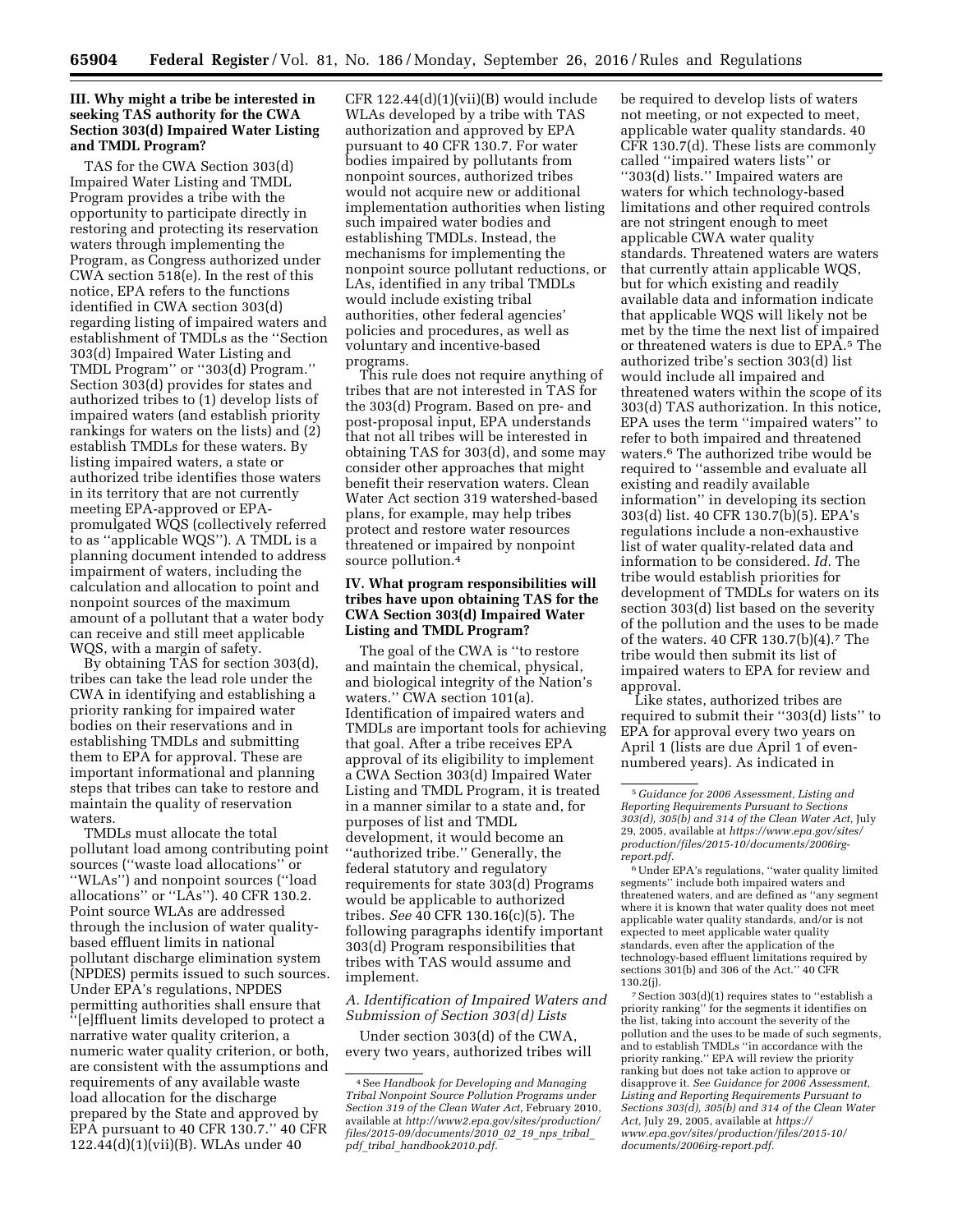section  $130.16(c)(5)$  of this rule, a tribe gaining TAS status is provided at least 24 months to submit its first impaired waters list to EPA. The tribe's first impaired waters list is due to EPA the next listing cycle due date that is at least 24-months from the later of (1) the date the tribe's TAS application for 303(d) is approved or (2) the date EPA-approved/ promulgated WQS for the tribe's waters are effective. (See section VII for the procedure EPA will follow in reviewing a tribe's TAS application.). Thus, for example, if EPA approves a tribe's TAS application on March 15, 2017 and the tribe's WQS on June 30, 2017, the tribe's first list would be due on April 1, 2020. The tribe could submit its list to EPA prior to that date, if it chooses.

Most tribes that would be eligible for TAS authorization under this rule are likely to be recipients of CWA section 106 grants and would thus be required to submit section 106 grant work plans annually. If a tribe's CWA section 106 grant work plan includes ambient water quality monitoring activities, the tribe is also required to develop a tribal assessment report (TAR) pursuant to the CWA section 106 grant reporting requirements.8 EPA encourages tribes that obtain TAS for the CWA Section 303(d) Program and also develop CWA section 106 TARs to consider combining their CWA section 303(d) impaired waters list with their CWA section 106 TAR, and to submit the integrated report electronically through the Assessment TMDL Tracking and Implementation System (ATTAINS).9 ATTAINS is a database and Web site used for state reporting and displaying of CWA 303(d) and 305(b) 10 ''Integrated Report'' 11 and TMDL data. EPA is working with tribes on a pilot for submitting TAR information into ATTAINS.

### *B. Establishment and Submission of TMDLs*

Under the CWA, each state and authorized tribe must, ''from time to time,'' establish and submit TMDLs for

10CWA section 305(b) requires states to provide every two years an assessment of the quality of all their waters. EPA explicitly exempted tribes from the section 305(b) reporting requirement. 40 CFR 130.4(a); 54 FR 14354, 14357 (April 11, 1989).

11 *Guidance for 2006 Assessment, Listing and Reporting Requirements Pursuant to Sections 303(d), 305(b) and 314 of the Clean Water Act,* July 29, 2005, available at *[https://www.epa.gov/sites/](https://www.epa.gov/sites/production/files/2015-10/documents/2006irg-report.pdf)  [production/files/2015-10/documents/2006irg](https://www.epa.gov/sites/production/files/2015-10/documents/2006irg-report.pdf)[report.pdf.](https://www.epa.gov/sites/production/files/2015-10/documents/2006irg-report.pdf)* 

pollutants causing impairments in all the waters on its 303(d) list. CWA sections 303(d)(1)(C) and 303(d)(2). States and authorized tribes set priorities for developing TMDLs for their listed waters.

TMDLs must be established ''at a level necessary to implement the applicable water quality standards with seasonal variations and a margin of safety which takes into account any lack of knowledge concerning the relationship between effluent limitations and water quality.'' CWA section 303(d)(1)(C). Where a TMDL makes allocation tradeoffs between point and nonpoint sources, the TMDL record must also demonstrate ''reasonable assurance'' that the nonpoint source allocations will be achieved. 40 CFR 130.2(i). Calculations to establish TMDLs must be subject to public review. 40 CFR 130.7(c)(1)(ii). Once established, the state or authorized tribe submits the TMDL to EPA for review.

#### *C. EPA Review of Lists and TMDLs*

Once EPA receives a list or TMDL, it must either approve or disapprove that list or TMDL within 30 days. CWA section 303(d)(2). If EPA disapproves the list or TMDL, EPA must establish a replacement list or TMDL within 30 days of disapproval. 40 CFR 130.7(d)(2).

## **V. What are EPA's procedures for a tribe to seek TAS for the CWA Section 303(d) Impaired Water Listing and TMDL Program?**

Consistent with the statutory requirement in section 518 of the CWA, this rule establishes the procedures by which an Indian tribe may apply and qualify for TAS for purposes of the CWA Section 303(d) Impaired Water Listing and TMDL Program. Such procedures are codified in a new section 130.16 of the water quality planning and management regulation. Section 130.16 identifies (1) the criteria an applicant tribe is required to meet to be treated in a similar manner as a state, (2) the information the tribe is required to provide in its application to EPA, and (3) the procedure EPA will use to review the tribal application. Section 130.16 is intended to ensure that tribes treated in a similar manner as states for the purposes of the CWA Section 303(d) Impaired Water Listing and TMDL Program are qualified, consistent with CWA requirements, to conduct a Listing and TMDL Program. The procedures are meant to provide more opportunities for tribes to engage fully in the Program and are not intended to act as a barrier to tribal assumption of the 303(d) Program.

The TAS procedures in this rule are closely based on the existing TAS

regulation at 40 CFR 131.8, which established the TAS process for the CWA Section 303(c) WQS Program. EPA established the TAS process for WQS in 1991, and the great majority of TAS activity for regulatory programs under the CWA has occurred in the WQS Program. The WQS TAS rule has proven very effective in ensuring that applicant tribes satisfy statutory TAS criteria and are prepared to administer WQS Programs under the Act. It thus served as a useful model for this TAS rule.

The TAS criteria tribes are required to meet for purposes of the CWA Section 303(d) Impaired Water Listing and TMDL Program originate in CWA section 518. As reflected in the regulatory language, the tribe must (1) be federally recognized and meet the definitions in sections 131.3(k) and (l), (2) carry out substantial governmental duties and powers, (3) have appropriate authority to regulate the quality of reservation waters, and (4) be reasonably expected to be capable of administering the Impaired Water Listing and TMDL Program. These criteria are discussed below.

The first criterion for TAS requires the tribe to be federally recognized by the U.S. Department of the Interior (DOI) and meet the definitions in sections 131.3(k) and (l). The tribe may address the recognition requirement either by stating that it is included on the list of federally recognized tribes published periodically by DOI, or by submitting other appropriate documentation (*e.g.,* if the tribe is federally recognized but is not yet included on the DOI list). The definition of ''tribe'' in section 131.3(l), along with requiring federal recognition, additionally requires that the tribe is exercising governmental authority over a Federal Indian reservation. ''Federal Indian reservation'' is defined in section 131.3(k) as ''all land within the limits of any Indian reservation under the jurisdiction of the United States Government, notwithstanding the issuance of any patent, and including rights-of-way running through the reservation.'' (See further discussion of the term ''reservation'' in section IB of this preamble.) The governmental authority and reservation aspects of these definitions would be addressed in the tribe's application, including as part of its descriptive statements that it currently carries out substantial governmental duties and powers over a defined area, and that it has authority to regulate water quality over a reservation.

The second criterion requires the tribe to have a governing body ''carrying out substantial governmental duties and

<sup>8</sup> *Final Guidance on Awards of Grants to Indian Tribes under Section 106 of the Clean Water Act,*  (*[http://www2.epa.gov/sites/production/files/2014-](http://www2.epa.gov/sites/production/files/2014-09/documents/final-tribal-guidance.pdf) [09/documents/final-tribal-guidance.pdf](http://www2.epa.gov/sites/production/files/2014-09/documents/final-tribal-guidance.pdf)*) at page 8–1.

<sup>9</sup> ''Water Quality Assessment and TMDL Information,'' available at *[http://ofmpub.epa.gov/](http://ofmpub.epa.gov/waters10/attains_index.home) [waters10/attains](http://ofmpub.epa.gov/waters10/attains_index.home)*\_*index.home.*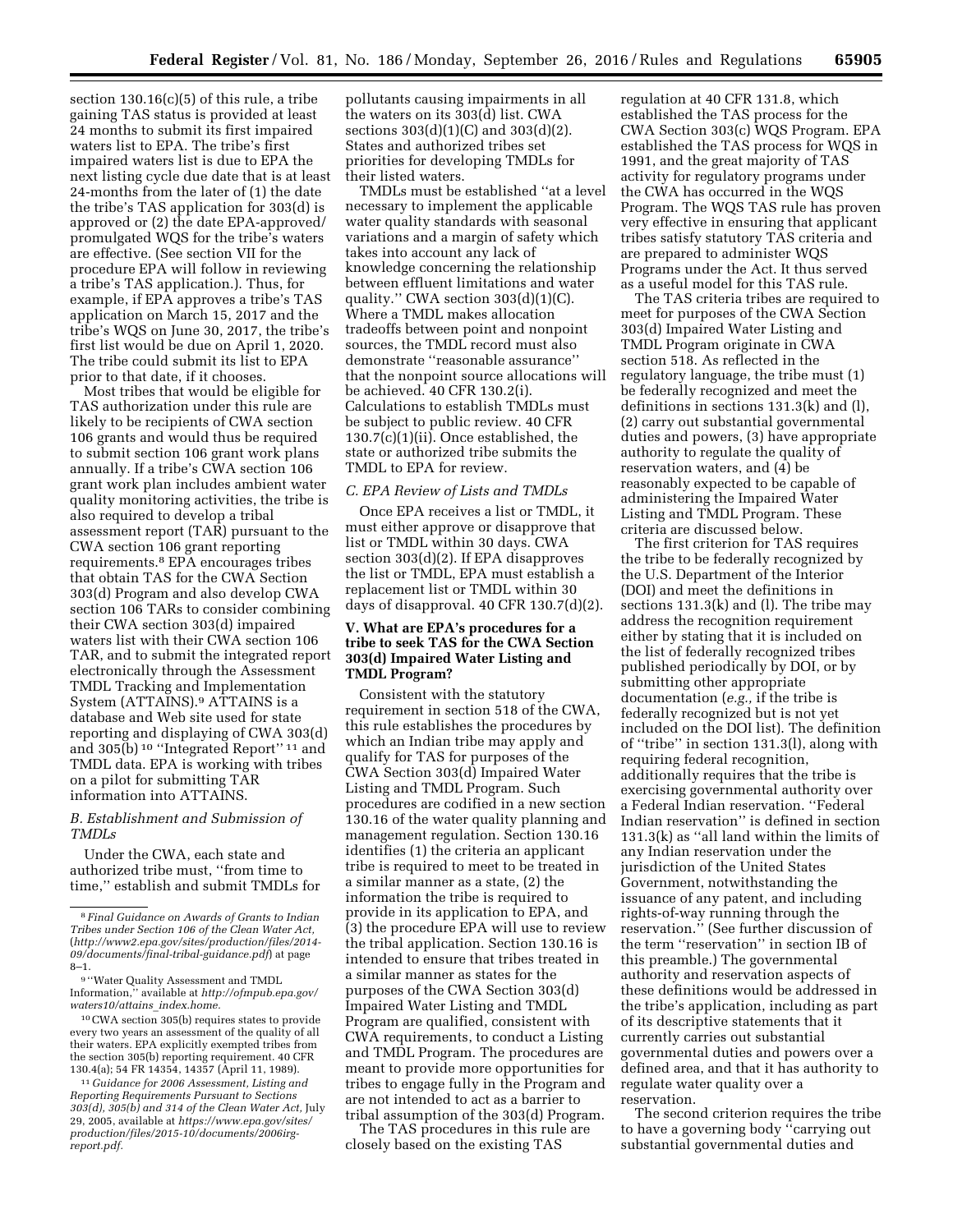powers.'' The Agency considers ''substantial governmental duties and powers'' to mean that the tribe is currently performing governmental functions to promote the health, safety, and welfare of the affected population within a defined geographical area. *See*  54 FR at 39101. Examples of such functions may include, but are not limited to, the power to tax, the power of eminent domain, and police power. Federal recognition by DOI would not, in and of itself, satisfy this criterion. EPA expects that most tribes should be able to meet this criterion without much difficulty. *Id.* 

To address the second criterion, the tribe is required to submit a descriptive statement demonstrating that the tribal governing body is currently carrying out substantial governmental duties and powers over a defined area. The descriptive statement should (1) describe the form of tribal government, (2) describe the types of essential governmental functions currently performed, such as those listed above, and (3) identify the sources of authorities to perform these functions (*e.g.,* tribal constitutions and codes).

The third criterion, concerning tribal authority, means that a tribe seeking TAS for purposes of the CWA Section 303(d) Impaired Water Listing and TMDL Program must adequately demonstrate authority to manage and protect water resources within the borders of the tribe's reservation. To verify authority and satisfy the third criterion of the rule, a tribe must include a descriptive statement of its authority to regulate water quality, which should include a statement signed by the tribe's legal counsel, or an equivalent official, explaining the legal basis for the tribe's regulatory authority, and appropriate additional documentation (*e.g.,* maps, tribal codes, and ordinances).

As described in EPA's May 16, 2016, interpretive rule, EPA previously took an initial cautious approach that required tribes applying for eligibility to administer regulatory programs under the CWA to demonstrate their inherent tribal authority over the relevant regulated activities on their reservations. *See, e.g.,* 81 FR at 30185– 86; 56 FR at 64877–81. This included a demonstration of inherent regulatory authority over the activities of non-tribal members on lands they own in fee within a reservation under the principles of *Montana* v. *United States,*  450 U.S. 544 (1981), and its progeny. *Montana* held that, absent a federal grant of authority, tribes generally lack inherent civil jurisdiction over nonmember activities on nonmember

fee land, but retain inherent civil authority to regulate nonmember activities on fee land within the reservation where (i) nonmembers enter into ''consensual relationships with the tribe or its members, through commercial dealing, contracts, leases, or other arrangements'' or (ii) ''. . . [nonmember] conduct threatens or has some direct effect on the political integrity, the economic security, or the health or welfare of the tribe.'' *Montana, 450 U.S.* at 565–66.

In addressing the second exception of *Montana* regarding the effects of nonmember conduct, EPA has previously described the Agency's operating approach to require—to the extent a demonstration of inherent regulatory authority is needed—a showing that the potential impacts of regulated activities on the tribe are serious and substantial. 56 FR at 64878. EPA also explained that the activities regulated under the various environmental statutes, including the CWA, generally have serious and substantial potential impacts on human health and welfare. *Id.* EPA described the Agency's expert assessment regarding the critical importance of water quality management to selfgovernment and also explained that because of the mobile nature of pollutants in surface waters and the relatively small size of water bodies on reservations, it would be very likely that any water quality impairment on non-Indian fee land within a reservation would also impair water quality on tribal lands. *Id.* at 64878–79. EPA reiterates the generalized statutory and factual findings set forth in those prior TAS rulemakings, which apply equally to the regulation of water quality under the CWA Section 303(d) Program.

EPA has also separately revised its interpretation of the CWA tribal provision by conclusively determining that Congress intended to delegate authority to eligible tribes to regulate their entire reservations under the CWA irrespective of land ownership. In prior CWA TAS promulgations, EPA recognized that there was significant support for the view that Congress had intended to delegate authority to eligible Indian tribes to administer CWA regulatory programs over their entire reservations, irrespective of land ownership, and EPA expressly stated that the issue of tribal authority under the CWA remained open for further consideration in light of additional congressional or judicial guidance. *See, e.g.,* 56 FR at 64878–81. On May 16, 2016, as part of an entirely separate regulatory action, EPA published in the **Federal Register** a rule to reinterpret the

CWA tribal provision as including such an express delegation of authority by Congress. 81 FR 30183. Under that reinterpretation, applicant Indian tribes are no longer required to demonstrate inherent authority to regulate their reservation waters under the CWA. Among other things, tribes are thus no longer required to meet the test established in *Montana* v. *United States,*  450 U.S. 544 (1981), and its progeny with regard to exercises of inherent tribal regulatory authority over nonmember activity. *Id.* Instead, under that reinterpretation, absent rare circumstances that may affect a tribe's ability to effectuate the delegation of authority, a tribe is able to rely on the congressional delegation of authority included in section 518 of the statute as the source of authority to administer CWA regulatory programs over its entire reservation as part of its legal statement. *Id.* 

In the preamble to the proposed 303(d) TAS rule, EPA noted that the proposed rule intended to provide appropriate TAS application and review procedures irrespective of which interpretation of tribal authority under the Act applies. As explained in EPA's reinterpretation of section 518, EPA's existing TAS regulations—including 40 CFR 131.8, upon which this rule is modeled—accommodate either interpretation of tribal authority under the CWA and provide appropriate application procedures to ensure that relevant jurisdictional information is provided to EPA and made available for comment. 80 FR 47430. The same is true of this rule, which establishes procedures needed to fill the gap in TAS regulatory infrastructure for the CWA Section 303(d) Program. Now that the May 16, 2016, interpretative rule is finalized, the revised interpretation would be applied in the context of EPA's review of a TAS application submitted under these CWA section 303(d) regulations. Finalization of these procedural regulations, however, is a separate and distinct regulatory action from the reinterpretation and is not based upon, nor does it depend upon that earlier action.

The fourth criterion requires that the tribe, in the Regional Administrator's judgment, be reasonably expected to be capable of administering an effective CWA Section 303(d) Impaired Water Listing and TMDL Program. To meet this requirement, tribes should either (1) show that they have the necessary management and technical skills or (2) submit a plan detailing steps for acquiring the necessary management and technical skills. When considering tribal capability, EPA will also consider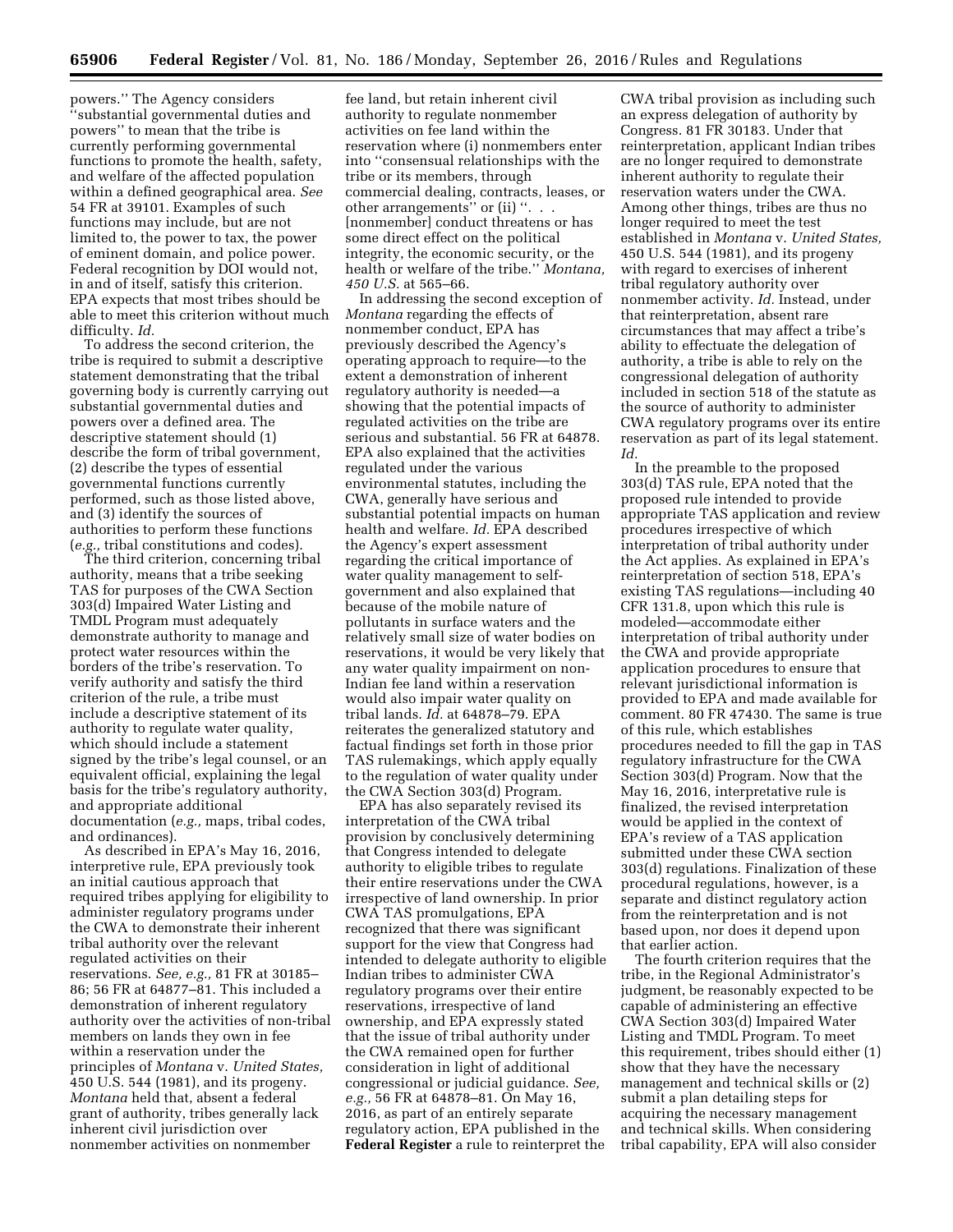whether the tribe can demonstrate the existence of institutions that exercise executive, legislative, and judicial functions, and whether the tribe has a history of successful managerial performance of public health or environmental programs.

The specific information required for tribal applications to EPA is described in section 130.16 (a) and (b). The application must, in general, nclude a statement regarding federal recognition by DOI, documentation that the tribal governing body is exercising substantial duties and powers, documentation of authority to regulate water quality on the reservation, a narrative statement of tribal capability to administer the CWA Section 303(d) Impaired Water Listing and TMDL Program, and any other information requested by the Regional Administrator.

Consistent with EPA's other TAS regulations, the rule also provides that where a tribe has previously qualified for TAS for purposes of a different EPA program, the tribe need only provide the required information that has not been submitted as part of a prior TAS application. To facilitate review of tribal applications, EPA requests that a tribe, in its application, inform EPA whether the tribe has been approved for TAS or deemed eligible to receive authorization for any other EPA program. *See* 59 FR at 64340.

The TAS application procedures and criteria for the CWA Sections 303(c) WQS and 303(d) Impaired Water Listing and TMDL Programs are similar in many respects, and a tribe interested in both programs may wish to streamline the application process by combining a request for TAS eligibility for 303(c) and 303(d) into a single application. Although a tribe is not required to do so, EPA's approach allows a tribe to submit a combined application, which addresses the criteria and application requirements of sections 131.8 and 130.16, to EPA if the tribe is interested in applying for TAS for both the CWA Section 303(c) and 303(d) Programs.

## **VI. What special circumstances may exist regarding qualification for TAS for the CWA Section 303(d) Impaired Water Listing and TMDL Program?**

There could be rare instances where special circumstances limit or preclude a particular tribe's ability to be authorized to administer the 303(d) Program over its reservation. For example, there could be a separate federal statute establishing unique jurisdictional arrangements for a specific state or a specific reservation that could affect a tribe's ability to exercise authority under the CWA. It is

also possible that provisions in particular treaties or tribal constitutions could limit a tribe's ability to exercise relevant authority.12

Under section 130.16(b), which requires tribal applicants to submit a statement describing their authority to regulate water quality, EPA encourages tribes to include a statement of their legal counsel (or equivalent official) describing the basis for their assertion of authority. The statement can include copies of documents such as tribal constitutions, by-laws, charters, executive orders, codes, ordinances, and resolutions. The provision for a legal counsel's statement is designed to ensure that applicant tribes appropriately describe the bases of their authority and address any special circumstances regarding their assertion of authority to administer the 303(d) Program. The rule provides an appropriate opportunity for ''appropriate governmental entities'' (*i.e.,* states, tribes and other federal entities located contiguous to the reservation of the applicant tribe) to comment on an applicant tribe's assertion of authority and, among other things, inform EPA of any special circumstances that they believe could affect a tribe's authority to administer the 303(d) Program.

EPA is also aware that section 10211(b) of the Safe, Accountable, Flexible, Efficient Transportation Equity Act of 2005 (''SAFETEA''), Public Law 109–59, 119 Stat. 1144 (August 10, 2005) established a unique TAS requirement with respect to Indian tribes located in the State of Oklahoma. Under section 10211(b) of SAFETEA, tribes in Oklahoma seeking TAS under a statute administered by EPA for the purpose of administering an environmental regulatory program must, in addition to meeting applicable TAS requirements under the relevant EPAadministered environmental statute, enter into a cooperative agreement with the state that is subject to EPA approval and that provides for the tribe and state to jointly plan and administer program requirements. This requirement of SAFETEA applies apart from, and in

addition to, existing TAS eligibility criteria, including the TAS criteria set forth in section 518 of the CWA. This rule relates solely to the CWA TAS requirement; it thus has no effect on the separate requirement of section 10211(b) of SAFETEA.

### *What is EPA's position on certain public comments regarding special circumstances?*

EPA received several comments asserting that special circumstances limit particular tribes' ability to obtain TAS for the CWA 303(d) Program. For instance, one state asserted that, under federal law specific to that state, the state has primary regulatory authority and jurisdiction for environmental programs throughout the state, including over Indian territories and waters. The state requested that EPA confirm that in this state, a tribe would not be eligible to attain TAS for the 303(d) Program or any other CWA regulatory program. One state asserted that a tribe located in the state is precluded by federal statute specific to that tribe from regulating reservation land that is owned in fee by non-tribal citizens. An industry commenter asserted that the tribe where its facility is located entered into a binding agreement waiving regulatory authority over the commenter's facility, and accordingly, making the tribe ineligible to assert jurisdiction over the facility for CWA purposes.

EPA appreciates the information about special circumstances provided in the comments. Importantly, the precise outcome of any such circumstance could only be determined in the context of a particular tribe's TAS application and upon a full record of information addressing the issue. The substance of these specific situations is thus outside the scope of—and is not affected by this rule. This rule only establishes criteria and a process for tribes to apply for TAS for the 303(d) Program; it does not adjudicate the outcome of that process for any particular tribe. However, EPA notes that the comments are both illustrative and instructive regarding the types of special circumstances and jurisdictional issues that may affect a tribe's ability to obtain TAS for the 303(d) Program. Federal statutes other than the CWA may, for instance, limit a particular tribe's or group of tribes' ability to participate, in whole or in part, in CWA regulation through the TAS process. Before approving a tribe's TAS eligibility, EPA would carefully consider whether any binding contractual arrangements or other legal documents such as tribal charters or constitutions might affect the

 $^{\rm 12}$  EPA takes no position in this rule regarding whether any particular tribe or Indian reservation is subject to any potential impediment relating to authority to take on the 303(d) Program. Any such issue would need to be addressed on a case-by-case basis and with the benefit of a full record of relevant information that would be developed during the processing of a particular TAS application. To the extent EPA is ever called upon to make a decision regarding this type of issue, such a decision would be rendered in the context of EPA's final action on a specific TAS application, and any judicial review of that decision would occur in that context.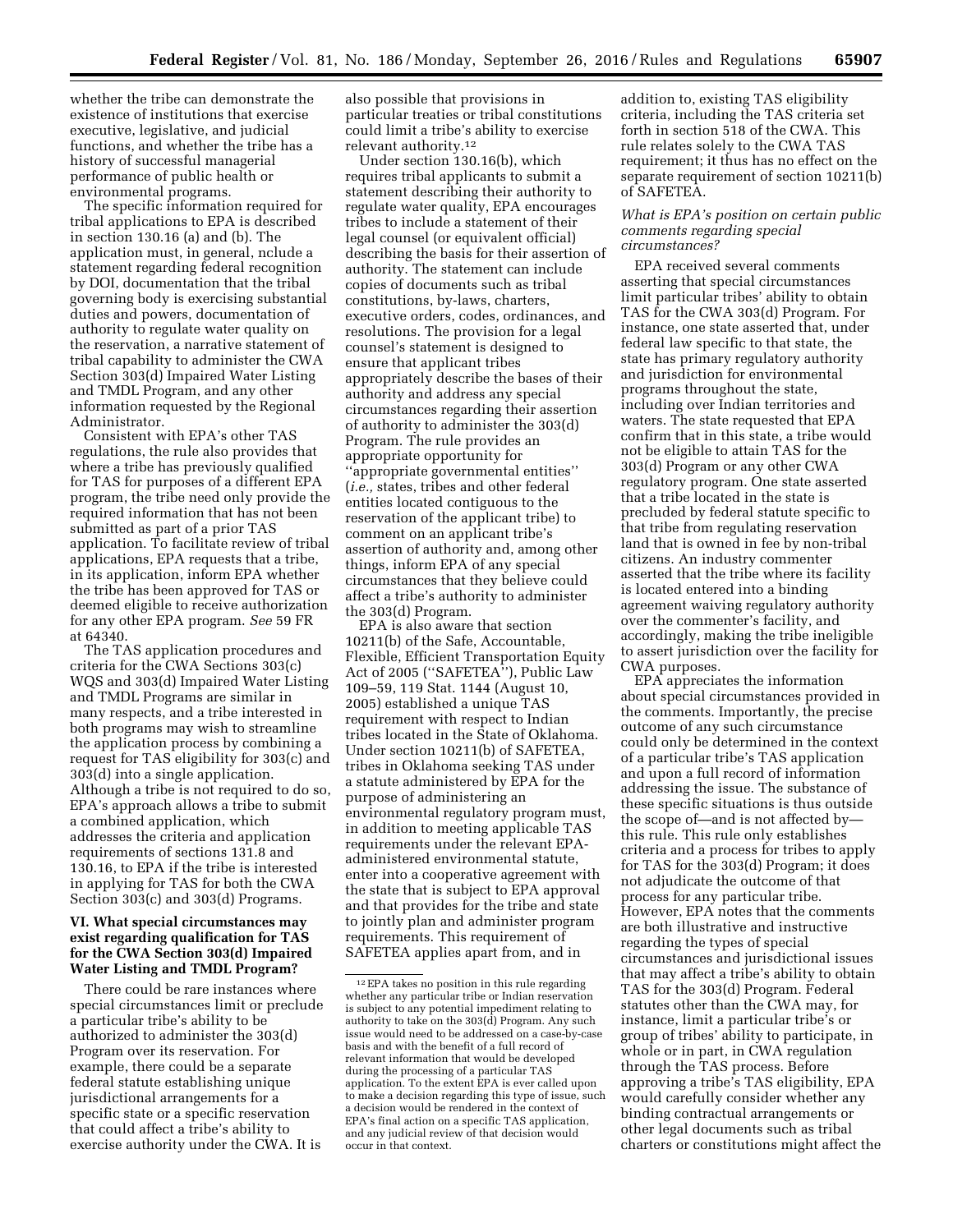tribe's regulatory authority generally, or with regard to any specific members of the regulated community. Finally, under this rule—and consistent with TAS requirements for other regulatory programs—the geographic scope of the reservation boundaries over which a tribe asserts authority would continue to be a relevant and appropriate issue for consideration in the TAS process. Sections 130.16(b)(3) and (c)(2) of this rule require applicant tribes to address these types of issues in their jurisdictional statements and provide states and other appropriate entities an appropriate opportunity to comment and inform EPA of any potential impediments to tribal regulatory authority. These comment opportunities help ensure that EPA's decision making is well informed.

EPA also received comments on the proposed rule from the State of Oklahoma regarding section 10211(b) of SAFETEA. In its comments, the State of Oklahoma requested additional information regarding the process or sequence of events that will be used to ensure that this provision of SAFETEA is satisfied in the context of particular tribal TAS applications that may be submitted following finalization of this rule. EPA notes that section 10211(b) expressly contains certain procedural requirements—*i.e.,* the state/tribal cooperative agreement must be subject to EPA review and approval after notice and an opportunity for public hearing. Nothing in this rule alters or affects those requirements. Further, because the SAFETEA requirement must be satisfied for a tribe in Oklahoma to obtain TAS to regulate under an EPA statute, the final cooperative agreement must be fully executed and approved by EPA before EPA can approve a 303(d) TAS application. Because the State of Oklahoma is a required signatory to the agreement, this sequence of events ensures that the State will have a full opportunity to participate in the TAS process—separate from opportunities that states have through EPA's TAS notice and comment procedures. Nothing in this rule alters or affects Oklahoma's participation in the SAFETEA cooperative agreement or the requirement that the agreement be in place as a prerequisite to TAS for the 303(d) Program. EPA notes that there are no regulations establishing procedures for the State and applicant tribes to negotiate SAFETEA cooperative agreements or for tribes to submit, and EPA to review, such agreements. There is thus flexibility for the State and applicant tribes in Oklahoma to work

together to develop these agreements as they deem appropriate.

## **VII. What procedure will EPA follow in reviewing a tribe's TAS application?**

*A. Notice to Appropriate Governmental Entities* 

The EPA review procedure, included in section 130.16(c), specifies that the Regional Administrator, following receipt of tribal applications, will process such applications in a timely manner. EPA will promptly notify the tribe that the complete application has been received. Within 30 days after receipt of a tribe's complete TAS application for 303(d), EPA will provide notice to appropriate governmental entities (*i.e.,* states, tribes, and other federal entities located contiguous to the reservation of the applicant tribe) of the complete application and the substance of and basis for the tribe's assertion of authority over reservation waters, and will provide a 30-day opportunity to comment to EPA on the tribe's assertion of authority. *See, e.g.,* 56 FR at 64884. EPA will also provide, consistent with prior practice, sufficiently broad notice (*e.g.,* through local newspapers, electronic media, or other appropriate media) to inform other potentially interested entities of the applicant tribe's complete application and of the opportunity to provide relevant information regarding the tribe's assertion of authority. As described below, EPA's notice and comment procedure applies unless such process would be duplicative of a notice and comment process already performed in connection with EPA's approval, after the effective date of this rule, of the same tribe's prior application for TAS for another CWA regulatory program.

## *B. Avoidance of Duplicative Notice and Comment Procedures*

In this rule, EPA includes provisions intended to help avoid unnecessary and wasteful duplication of the notice and comment procedures described in section VII.A. Specifically, the rule (section  $130.16(c)(4)$ ) provides that, where a tribe has previously qualified for TAS for a CWA regulatory program 13 and EPA has provided notice and an opportunity to comment on the tribe's assertion of authority as part of its review of the prior application, no further notice would be provided with regard to the same tribe's application for the 303(d) Program, unless the section 303(d) TAS application presents

different jurisdictional issues or significant new factual or legal information relevant to jurisdiction to the Regional Administrator.

Where different jurisdictional issues or information are not present, additional notice and comment regarding the tribe's assertion of jurisdiction would be duplicative of the process already undertaken during EPA's review of the prior TAS application. Under these circumstances, the rule avoids such duplication of efforts by providing that the relevant EPA Regional Administrator will process a TAS application for the 303(d) Program without a second notice and comment process.

Where different jurisdictional issues or new or changed information are present, the notice and comment process described in section 130.16(c)(2) applies. For example, if the geographic reservation area over which an applicant tribe asserts authority is different from the area covered by a prior TAS application or EPA approval, the process in section  $130.16(c)(2)$ applies and provides an appropriate opportunity for comment on the tribe's assertion of authority over the new area. In such circumstances, a tribe may find it appropriate and useful to update its prior TAS application at the same time it applies for TAS for 303(d). This would help ensure that the tribe's TAS eligibility for the various CWA programs covers the same geographic area. Such a combined TAS application would be subject to the section 130.16(c)(2) notice and comment process.

This approach applies *prospectively*  only, *i.e.,* where the tribe obtains TAS for the CWA Section 303(c) WQS Program, CWA Section 402 NPDES Program or Sludge Management Program, or CWA section 404 dredge and fill Permit Program *after* the effective date of this rule. In other words, if a tribe first gains TAS for 303(c) or another CWA regulatory program *after* this rule is finalized, and subsequently seeks TAS for the 303(d) Program, additional notice and comment would not be required as part of the 303(d) TAS application unless different jurisdictional issues or significant new factual or legal information relevant to jurisdiction are presented in the 303(d) application. However, if a tribe had been approved for TAS only for 303(c) or another CWA program prior to the effective date of this rule, the notice and comment procedures of section 130.16(c)(2) will apply. Further notice and comment may not be necessary, for example, where a tribe has been approved for a TAS application for 303(c) (WQS) after the

<sup>13</sup>Specifically, the CWA Section 303(c) WQS Program, CWA Section 402 NPDES Program or Sewage Sludge Management Program, or CWA Section 404 Dredge and Fill Permit Program.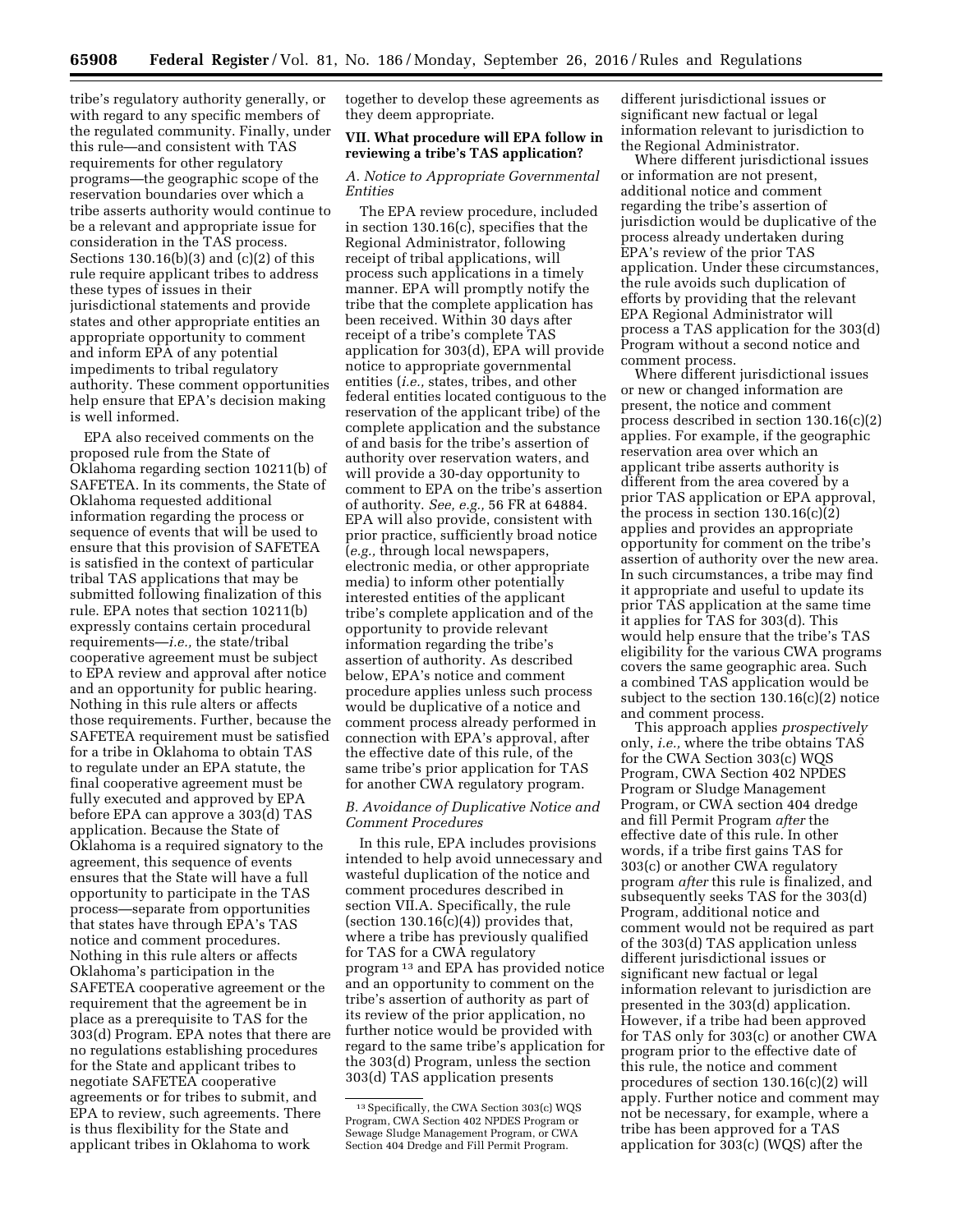effective date of this rule, and then subsequently applies for TAS for the 303(d) Program. If that tribe had previously demonstrated that it may effectuate the congressional delegation of authority for a CWA regulatory program, and the tribe is applying for the same geographic area, a new notice and comment procedure generally would not be needed for the 303(d) TAS. A tribe in this circumstance might note in its 303(d) TAS application that it is applying for the same geographic scope and using the same legal basis as the previous CWA TAS regulatory approval.

EPA notes that the notice and comment procedures (and the exemption thereto) described in this rule relate solely to tribal assertions of authority as part of TAS applications. They do not address any issues relating to notice and comment on section 303(d) lists and TMDLs associated with 303(d) Program implementation by a TAS-eligible tribe.

1. What did EPA consider regarding the notice and comment exemption?

In the proposed rule, EPA proposed to apply this exemption generally—that is, to all tribal applications that meet the exemption criteria even if the earlier CWA TAS approval occurred prior to the finalization of the 303(d) TAS rule. EPA requested comment on its proposed exemption and alternative approaches. In addition, we requested comment on whether the section  $130.16(c)(4)$  notice and comment exemption should instead be available only prospectively—*i.e.,*  only where the applicant tribe obtains TAS for the CWA Section 303(c) WQS Program, CWA Section 402 NPDES Program or Sewage Sludge Management Program, or CWA Section 404 Dredge and Fill Permit Program *after* the rule is finalized (and, again, only if different jurisdictional issues or significant new factual or legal information relevant to jurisdiction are not present in the tribe's 303(d) TAS application). EPA also considered not providing such a notice and comment exemption, regardless of whether tribes have obtained TAS for other CWA regulatory programs.

2. What is EPA's position on certain public comments regarding notice and comment?

EPA received several comments on the proposed notice and comment approach, including from several tribes, several states, one local government, and one non-governmental organization. The tribal commenters generally expressed support for the proposed approach, noting that tribes that have TAS approval for another CWA program

should not have to go through additional delay for a duplicative notice and comment process. Two tribal commenters also noted that the approach should not be limited to prospective applications, with one commenter asserting that anyone with objections to previous applications already had an opportunity to express those concerns. States, local entities, and industry generally opposed the proposed streamlined notice and comment approach. One state asserted that states should have an opportunity to comment on all applications, regardless of previous TAS applications. One state commenter, while generally opposed to the approach, indicated that the approach at a minimum should be applied prospectively only. One state asserted that the proposed approach would not provide an opportunity to have input to the development of a new tribal program. Another state noted that the public should have an opportunity to comment on a program such as 303(d) that may have more direct and broader public implications than other TAS programs. One state commenter supported the proposed approach, but said that it should be applied prospectively only. A local government and a nongovernmental organization asserted that the approach limits due process and expands tribal control over non-tribal persons and lands.

EPA agrees with the commenters who supported the proposed approach as an effective and efficient means to ensure appropriate notice procedures on tribal assertions of authority in 303(d) TAS applications, while avoiding unnecessary and wasteful duplication. EPA also appreciates, but disagrees with, the comments that additional notice and comment should be required, regardless of previous CWA TAS applications. As discussed previously, where different jurisdictional issues or information are not present, additional notice and comment procedures would be duplicative of the process already undertaken during EPA's review of a prior TAS application. Eliminating unnecessary burdens is consistent with longstanding EPA and Executive policy to support tribal self-determination and promote and streamline tribal involvement in managing and regulating their lands and environments. *See, e.g.,*  Executive Order 13175, 65 FR 67249, November 9, 2000; Presidential Memorandum: Government-to-Government Relations with Native American Tribal Governments, 59 FR 22951, April 29, 1994; EPA Policy for the Administration of Environmental Programs on Indian Reservations,

November 8, 1984.14 This rule thus maintains the notice and comment exemption in section  $130.16(c)(4)$ .

EPA also notes that the notice and comment procedures described in this rule are not required by the CWA or other federal law. Instead, they are provided by EPA as a matter of the Agency's discretion to ensure that EPA's decision making on tribal assertions of authority in TAS applications is wellinformed, including by any relevant information that may be made available by appropriate governmental entities.

EPA has, however, decided to make the notice and comment exemption available only prospectively. Limiting the notice and comment exemption to prospective applications is appropriate because the notice and comment exemption will not provide any streamlining benefit to tribes with prior CWA TAS approvals in light of EPA's recent publication of an interpretive rule revising the Agency's approach to tribal jurisdiction under the CWA. *Revised Interpretation of Clean Water Act Tribal Provision,* 81 FR 30183 (May 16, 2016). In the interpretive rule, EPA announced the Agency's conclusion that section 518 of the CWA includes a delegation of authority from Congress to eligible tribes to regulate waters throughout their reservations under the statute, irrespective of who owns the relevant reservation area. This revised interpretation thus eliminated the need for tribes seeking TAS for the purpose of administering a CWA regulatory program to demonstrate their inherent authority to regulate reservation water resources under principles of federal Indian law. To date, all of the tribes that have been approved by EPA for eligibility to administer a CWA regulatory program were approved consistent with EPA's prior (preinterpretive rule) approach to tribal jurisdiction. Because the interpretive rule revised EPA's approach to tribal jurisdiction, new TAS applications for a CWA regulatory program, including the 303(d) Program, will proceed under the revised interpretation, thus presenting a different jurisdictional issue than prior applications. Even if EPA opted to apply the notice and comment exemption retrospectively, the procedures of section 130.16(c)(2) would apply in all such cases because the circumstances authorizing the exemption of section 130.16(c)(4) will be absent. Applying the exemption retrospectively would not provide the intended streamlining

<sup>14</sup>*EPA Policy for the Administration of Environmental Programs on Indian Reservations,*  November 1984, available at *[https://www.epa.gov/](https://www.epa.gov/tribal/epa-policy-administration-environmental-programs-indian-reservations-1984-indian-policy)  [tribal/epa-policy-administration-environmental](https://www.epa.gov/tribal/epa-policy-administration-environmental-programs-indian-reservations-1984-indian-policy)[programs-indian-reservations-1984-indian-policy.](https://www.epa.gov/tribal/epa-policy-administration-environmental-programs-indian-reservations-1984-indian-policy)*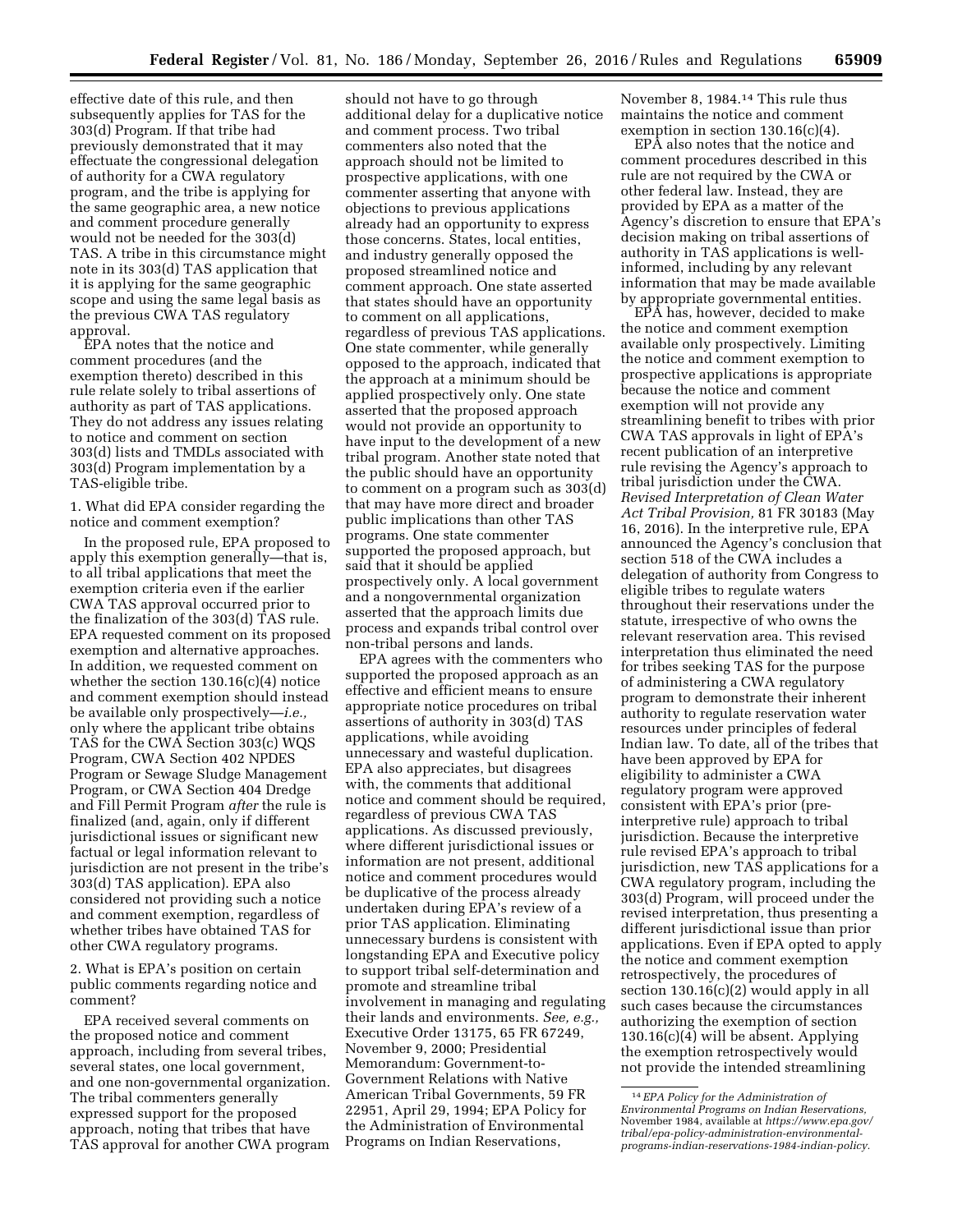benefit, given the existence of different jurisdictional issues. Going forward, however, EPA will apply the exemption per the provisions in section 130.16(c)(4).

### *C. Treatment of Competing or Conflicting Claims*

Where a tribe's assertion of authority is subject to a competing or conflicting claim, the procedures in this rule provide that the Regional Administrator, after due consideration and in consideration of any other comments received, will determine whether the tribe has adequately demonstrated authority to regulate water quality on the reservation for purposes of the 303(d) Program. Where the Regional Administrator concludes that a tribe has not adequately demonstrated its authority with respect to an area in dispute, then tribal assumption of the CWA Section 303(d) Impaired Water Listing and TMDL Program may be restricted accordingly. If a dispute is focused on a limited area, this would not necessarily delay EPA's decision to treat the tribe in a similar manner as a state for non-disputed areas.

This procedure does not imply that states, tribes, other federal agencies, or any other entity have veto power over tribal TAS applications. Rather, it is intended to assist EPA in gathering information that may be relevant to the Agency's determination whether the applicant tribe has the necessary authority to administer the CWA Section 303(d) Impaired Water Listing and TMDL Program. EPA will consider comments but will make an independent evaluation of the tribal showing.

### *D. EPA's Decision Process*

The rule requires EPA to process a tribe's TAS application in a timely manner, but does not specify a precise time frame for review of tribal TAS applications. Each TAS application will present its own set of legal and factual issues, and EPA anticipates that in some

cases it may be necessary to request additional information when examining tribal TAS applications. Similarly, the Agency's experience with states applying for various EPA programs and with tribes applying for TAS for the WQS Program indicates that additional engagement between EPA and the applicant may be necessary before final decisions are made. EPA expects that similar exchanges with tribes will often be helpful and enhance EPA's processing of tribal TAS applications for the CWA Section 303(d) Impaired Water Listing and TMDL Program.

Where the Regional Administrator determines that a tribal TAS application satisfies the requirements of section 130.16(a) and (b), the Regional Administrator will promptly notify the tribe that the tribe has qualified for TAS for the CWA Section 303(d) Impaired Water Listing and TMDL Program. A decision by the Regional Administrator that a tribe does not meet the requirements for TAS for purposes of the CWA Section 303(d) Impaired Water Listing and TMDL Program would not preclude the tribe from resubmitting an application at a future date. If the Regional Administrator determines that a tribal application is deficient or incomplete, EPA will identify such deficiencies and gaps so the tribe can make changes as appropriate or necessary.

## **VIII. What are EPA's expectations regarding WQS and WQS TAS as prerequisites for tribes applying for TAS authority for the 303(d) Program?**

This final rule does not require tribes to have applicable WQS in place for their reservation waters prior to applying for TAS eligibility for the 303(d) Program. The rule also does not require tribes seeking TAS eligibility for the 303(d) Program to have previously obtained EPA approval for TAS for the WQS Program. Under section 303(d), however, states and authorized tribes must develop lists of impaired waters

and TMDLs based on applicable WQS. CWA sections  $303(d)(1)$  and  $(2)$ . Accordingly, EPA expects that the tribes most likely to be interested in applying for TAS for the 303(d) Program will be those that also have TAS for CWA section 303(c) and have applicable WQS for their reservation waters. EPA has taken final action approving TAS for WQS for 53 tribes. Forty-two of those tribes have EPA-approved WQS, and one tribe without TAS for WQS has EPA-promulgated WQS.15 These tribes will already have demonstrated an interest in directly administering certain fundamental elements of the CWA as well as the capacity to do so.

Since applicable WQS are a foundation of the CWA's water qualitybased approach to protecting our nation's waters, EPA recommends that establishing EPA-approved/EPApromulgated WQS for reservation water bodies is an important first step for tribes interested in protecting and restoring their reservation waters. As tribes gain experience developing and administering applicable WQS on their reservations, they may become interested in greater involvement in additional CWA programs—such as the 303(d) Program—designed to ensure that applicable WQS are achieved. Obtaining TAS to implement a CWA Section 303(d) Impaired Water Listing and TMDL Program for its reservation waters is one potential next step for interested tribes.

Table 1 is an example of a step-wise approach that tribes may follow in developing their water quality programs under the CWA and ultimately seeking TAS for the CWA Section 303(d) Impaired Water Listing and TMDL Program. This is only one possible approach. Many of the identified steps could be completed in parallel rather than sequentially. In particular, this approach does not preclude a tribe from seeking TAS for the 303(d) Program, either separately or concurrently with TAS for the WQS Program.

# TABLE 1—EXAMPLE OF A STEP-WISE APPROACH TO REGULATORY ACTIVITIES FOR TRIBES INTERESTED IN APPLYING FOR TAS AUTHORITY TO IMPLEMENT THE CWA SECTION 303(d) IMPAIRED WATER LISTING AND TMDL PROGRAM

| • Tribe decides to evaluate and address water quality within its res-<br>ervation by establishing WQS under the CWA. |
|----------------------------------------------------------------------------------------------------------------------|
| • Tribe identifies and inventories reservation water bodies.                                                         |
| • Tribe applies for TAS for WQS.                                                                                     |
| • EPA approves tribe's TAS application.                                                                              |
| • Tribe develops its water quality goals.                                                                            |
| • Tribe drafts and adopts WQS and submits for EPA approval.                                                          |
| • EPA approves tribal WQS.                                                                                           |

*[www.epa.gov/wqs-tech/epa-approvals-tribal-water](https://www.epa.gov/wqs-tech/epa-approvals-tribal-water-quality-standards)[quality-standards.](https://www.epa.gov/wqs-tech/epa-approvals-tribal-water-quality-standards)* 

<sup>15</sup>EPA maintains a current list of authorized tribes and tribal WQS approvals at *[https://](https://www.epa.gov/wqs-tech/epa-approvals-tribal-water-quality-standards)*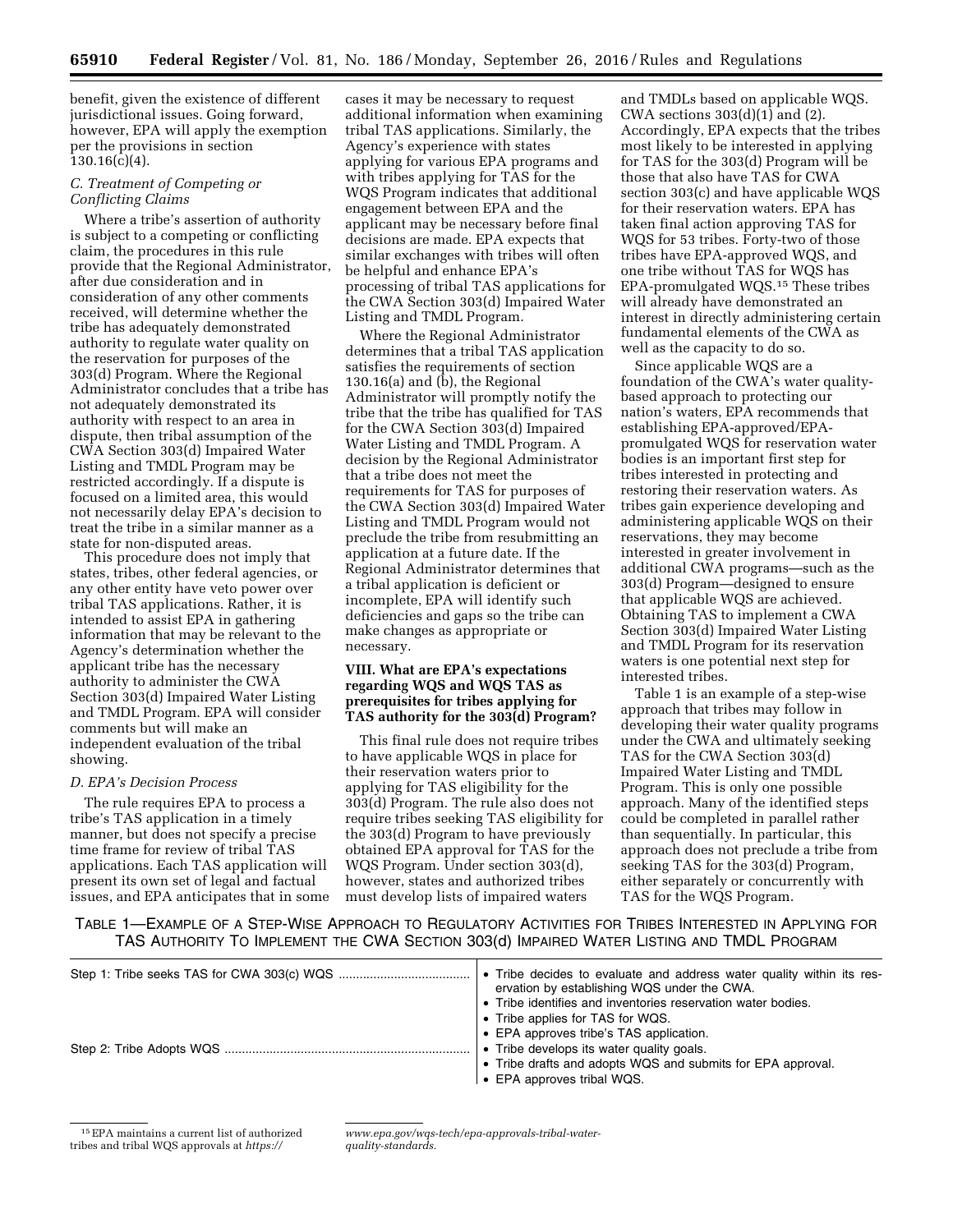| Step 3: Tribe seeks TAS for CWA Section 303(d) Impaired Water List-<br>ing and TMDL Program.  | • Tribe decides to assess water quality conditions against applicable<br>WQS <i>(i.e., comparing water quality monitoring data and information</i><br>against applicable WQS), identify impaired waters, and develop<br>TMDLs.<br>• Tribe applies for TAS to implement a 303(d) Program under the                                                                                                                                                                                                               |
|-----------------------------------------------------------------------------------------------|-----------------------------------------------------------------------------------------------------------------------------------------------------------------------------------------------------------------------------------------------------------------------------------------------------------------------------------------------------------------------------------------------------------------------------------------------------------------------------------------------------------------|
|                                                                                               | CWA.                                                                                                                                                                                                                                                                                                                                                                                                                                                                                                            |
|                                                                                               | • EPA approves TAS for 303(d).                                                                                                                                                                                                                                                                                                                                                                                                                                                                                  |
| Step 4: Tribe implements the CWA Section 303(d) Impaired Water List-<br>ing and TMDL Program. | Tribe conducts activities identified in 40 CFR 130.7, including but not<br>limited to:                                                                                                                                                                                                                                                                                                                                                                                                                          |
|                                                                                               | • Assembles and evaluates all existing and readily available water<br>quality-related data and information on reservation water bodies.<br>• Develops section 303(d) list of impaired waters (that is, reserva-<br>tion water bodies that do not meet or are not likely to meet ap-<br>plicable WQS).<br>• Prioritizes list of impaired water bodies for TMDL development.<br>• Submits section 303(d) list to EPA for approval.<br>• Develops TMDLs for listed waters.<br>• Submits TMDLs to EPA for approval. |
| Step 5: Tribe implements TMDLs (not required by 40 CFR 130.7)                                 | • Tribe carries out watershed-specific plans and actions to implement<br>TMDL <sub>s</sub> .                                                                                                                                                                                                                                                                                                                                                                                                                    |
|                                                                                               | • Tribe monitors TMDL implementation and effectiveness.                                                                                                                                                                                                                                                                                                                                                                                                                                                         |
| Step 6: Tribe seeks other CWA regulatory programs                                             | Possibilities include:                                                                                                                                                                                                                                                                                                                                                                                                                                                                                          |
|                                                                                               | • CWA Section 402 NPDES Program.                                                                                                                                                                                                                                                                                                                                                                                                                                                                                |
|                                                                                               | • CWA Section 405 Sewage Sludge Management Program.                                                                                                                                                                                                                                                                                                                                                                                                                                                             |
|                                                                                               | • CWA Section 404 Dredge and Fill Permit Program.                                                                                                                                                                                                                                                                                                                                                                                                                                                               |

TABLE 1—EXAMPLE OF A STEP-WISE APPROACH TO REGULATORY ACTIVITIES FOR TRIBES INTERESTED IN APPLYING FOR TAS AUTHORITY TO IMPLEMENT THE CWA SECTION 303(d) IMPAIRED WATER LISTING AND TMDL PROGRAM—Continued

# *A. What did EPA consider regarding WQS and WQS TAS as prerequisites for 303(d) TAS?*

In the proposed rule, EPA did not propose to require tribes to have CWAapplicable WQS—*i.e.,* either approved by EPA or promulgated by EPA—in place on their reservations prior to applying for TAS eligibility under CWA section 518 for purposes of administering the 303(d) Program. This approach is consistent with other CWA and EPA programs, which authorize tribes to seek TAS eligibility without requiring as a prerequisite the existence of any separate EPA-approved tribal environmental programs. Because the listing of waters and development of TMDLs under section 303(d) must be based on applicable WQS (see CWA sections 303(d)(1) and (2)), EPA specifically invited public comment in the proposed rule on whether applicable WQS should instead be a prerequisite for obtaining TAS eligibility for the CWA Section 303(d) Impaired Water Listing and TMDL Program. EPA also invited public comment on whether a tribe applying for TAS for the 303(d) Program should be required to have already received EPA approval—or at least simultaneously apply—for TAS for the CWA Section 303(c) WQS Program.

# *B. What is EPA's position on certain public comments regarding WQS and WQS TAS as prerequisites for 303(d) TAS?*

EPA received comments on this topic from several tribes and tribal

organizations, as well as several states. Two tribal organizations and one tribe asserted that applicable WQS should not be required prior to a tribe applying for TAS for the 303(d) Program. One of these tribal commenters reasoned that developing WQS requires time and should not be a barrier to tribes seeking 303(d) TAS. Another tribe asserted that WQS should not be required, in order to allow for an expedited process for a tribe seeking 303(d) TAS. One tribe commented that WQS should be required because lists of impaired waters must be based on applicable WQS. Five states asserted that WQS should be required because lists must be based on applicable WQS. One of these states also commented that both WQS and TAS for 303(c) should be required. Another state commented that resources would be wasted by tribes developing applications, and by the government in reviewing applications, for a program that tribes cannot implement without WO<sub>S</sub>.

EPA also received comments on whether a tribe should have TAS for 303(c) before applying for 303(d) TAS, or at least apply concurrently for 303(c) and 303(d) TAS. Two tribes asserted that TAS for 303(c) should not be a requirement in order for a tribe to seek 303(d) TAS. Two states supported the opposite position: That TAS for 303(c) should be in place before a tribe applies for 303(d) TAS. Another state also asserted that tribes should apply for 303(c) TAS prior to, or at least

concurrent with, their application for 303(d) TAS.

EPA agrees with the commenters that WQS are the basis for the development of impaired waters lists and TMDLs. See sections 303(d)(1) and (2). As discussed in Section IV, under section 303(d) of the CWA, every two years authorized tribes would be required to develop lists of waters not meeting, or not expected to meet, applicable water quality standards. 40 CFR 130.7(d). Impaired waters are waters for which technologybased limitations and other required controls are not stringent enough to meet applicable CWA water quality standards. Under section 303(d), a tribe would use applicable WQS as the basis for identifying impaired waters and calculating TMDLs, which quantify the maximum amount of a pollutant that a water body can receive and still meet the WQS.

Although 303(d) lists and TMDLs are developed based on applicable WQS, EPA disagrees that the Agency should impose a regulatory requirement that such WQS must be in place before a tribe can apply under section 518 for 303(d) TAS eligibility. Similarly, EPA disagrees that the Agency should impose a regulatory requirement that a tribe must have TAS for 303(c) prior to applying for 303(d) TAS. This rule establishes the process for a tribe to seek TAS for the 303(d) Program. The process of applying for 303(d) TAS eligibility under section 518 is a separate step distinct from the process of implementing section 303(d) through the development of 303(d) lists or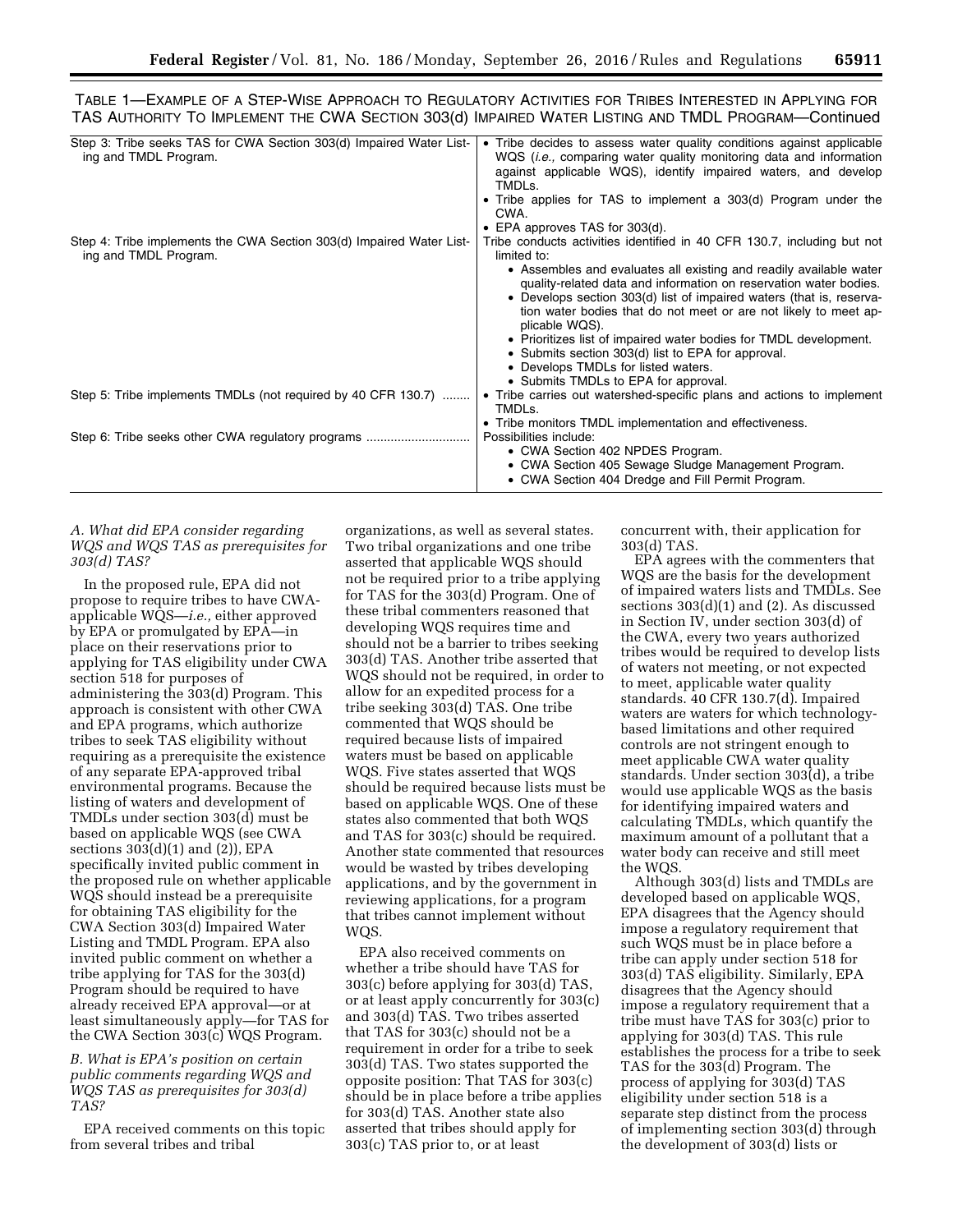TMDLs. The TAS review focuses on the applicant tribe's governmental functions, authority, and capability to administer the program. Approval of the tribe's TAS application does not, by itself, allow the tribe to submit lists of impaired waters and establish TMDLs. Authorizing tribes to seek TAS eligibility in the absence of applicable WQS thus creates no conflict with the CWA requirement that such WQS provide the basis for 303(d) lists and TMDLs. Once a tribe has TAS for the 303(d) Program, the tribe would still be required to develop lists and TMDLs on the basis of applicable WQS, once they are in place. In addition, the 303(d) TAS application process is designed to provide an opportunity for tribes to begin to engage with the 303(d) Program. . . . EPA does not intend for it to act as a barrier. Requiring applicable WQS as a prerequisite to a TAS application would establish an unnecessary barrier to tribes seeking TAS eligibility for the 303(d) Program. *See, e.g.,* EPA Policy for the Administration of Environmental Programs on Indian Reservations, November 8, 1984 and Executive Order 13175, 65 FR 67249, November 9, 2000.

EPA notes that, under this approach, tribes seeking and obtaining 303(d) TAS eligibility will have ample opportunity to develop and seek EPA approval or establishment of WQS that would be the basis for section 303(d) implementation. This rule takes into consideration the time needed for development of WQS. As indicated in section 130.16(c)(5) of this rule, an authorized tribe's first impaired waters list must be submitted to EPA on the next listing cycle due date that is at least 24 months from the later of: (1) The date the tribe's TAS application for 303(d) is approved or (2) the date EPA-approved/promulgated WQS for the tribe's waters are effective.

Similarly, making TAS for section 303(c) a requirement for tribes seeking TAS for 303(d) would be unduly restrictive of tribal options regarding the development of WQS and implementation of the 303(d) Program. As discussed, eligible tribes may develop lists or TMDLs under 303(d) based on any WQS that are ''applicable'' under the Act. ''Applicable'' WQS include EPA-approved tribal WQS as well as those promulgated by EPA. *See*  CWA sections  $303(d)(1)$  and  $(2)$ . Thus, a tribe may reasonably decide to seek TAS for section 303(d) now to prepare itself to develop lists and TMDLs in anticipation of having either EPAapproved tribal or EPA-promulgated WQS in place at a later date. Requiring a tribe to apply for and receive 303(c) TAS to develop its own WQS would be

an unnecessary step for a tribe seeking to develop lists and TMDLs based on EPA-promulgated WQS. In fact, requiring a tribe to have 303(c) TAS prior to seeking 303(d) TAS would prevent a tribe from choosing to implement federal WQS under section 303(d), without also unnecessarily expending resources to pursue 303(c) TAS.

Finally, although EPA expects that the tribes most likely to be interested in applying for TAS for section 303(d) will be those that also have TAS for section 303(c) and have applicable WQS, the rule should not preclude other tribes from obtaining TAS status for section 303(d), and thus ensuring that TAS eligibility requirements are satisfactorily addressed prior to expending resources on developing WQS. While one commenter asserted that resources would be wasted on 303(d) applications in the absence of tribal WQS, EPA disagrees and concludes that the approach finalized in this rule will allow tribes, at their discretion, to streamline and minimize expenditures on TAS procedures. For example, a tribe could combine TAS requests for sections 303(c) and 303(d) into a single application—an option that EPA encourages, but does not require. Requiring that WQS be in place prior to applying for 303(d) TAS would eliminate the ability for tribes to streamline their TAS applications by applying concurrently for 303(c) and 303(d) TAS. In any event, questions regarding how best to expend tribal resources and to organize and address tribal environmental priorities in pursuing eligibility for CWA programs should be left to the sovereign decision making of tribal governments.

## **IX. What financial and technical support is available from EPA to tribes as they choose to develop and implement a CWA Section 303(d) Impaired Water Listing and TMDL Program?**

Pre-proposal input from tribes indicated that resources and funding available for TMDL development would be important considerations for tribes in deciding whether to apply for TAS for CWA section 303(d) purposes. During the public comment period, EPA also received comments from tribes reiterating the importance of funding and technical assistance for tribes interested in TAS for the 303(d) Program. As noted in section XI.F of the preamble to this rule, EPA considered tribal comments in developing this final rule, and intends to remain sensitive to tribal resource issues in its budgeting and planning process. EPA understands

the tribes' resource concerns, but observes that the Impaired Water Listing and TMDL Program is not a grant program, and no federal grant funds are available directly from the Impaired Water Listing and TMDL Program. A tribe may be able to use its General Assistance Program (GAP) Grant under the Indian Environmental General Assistance Program Act to support development of a section 303(d) Program and capacity to implement such a program, but GAP funds are not available for ongoing 303(d) Program implementation. Tribes interested in using GAP funds should contact their Regional GAP Program coordinator. In addition, other potential sources of tribal funding, such as CWA section 319 grants and section 106 grants, are already tightly constrained and may not be available to support additional work under section 303(d). Some tribes that receive CWA funding may be able to identify program activities that could also support 303(d) activities (*e.g.,*  assessing water quality to develop impaired water lists), but the availability of such funding opportunities is uncertain.

As resources allow, EPA may be able to work cooperatively with tribes, as appropriate, on impaired water listing and TMDL issues in Indian country. For example, EPA intends to develop training and/or provide other technical support to tribes interested in obtaining TAS for 303(d) and implementing a CWA Section 303(d) Impaired Water Listing and TMDL Program if EPA staff and other resources are available to do so. As a general matter, however, EPA cannot assure that funding will be available for a tribe to develop or implement the 303(d) Program; a tribe considering whether to apply to administer the Program should carefully assess its priorities and the availability of EPA assistance or other resources.

# **X. What is EPA's position on certain other public comments received?**

In this section, EPA responds to several additional topics that were raised in public comments.

### *A. Impact on State/Local Authority for CWA Programs*

EPA received several comments regarding the impact of the rule on local and state authority over water quality programs. One state commented that the rule should clarify the meaning of ''within the borders of the Indian reservation'' to reflect that a state may have legal holdings within the exterior border of a reservation that do not qualify as Indian land. One local government commented that the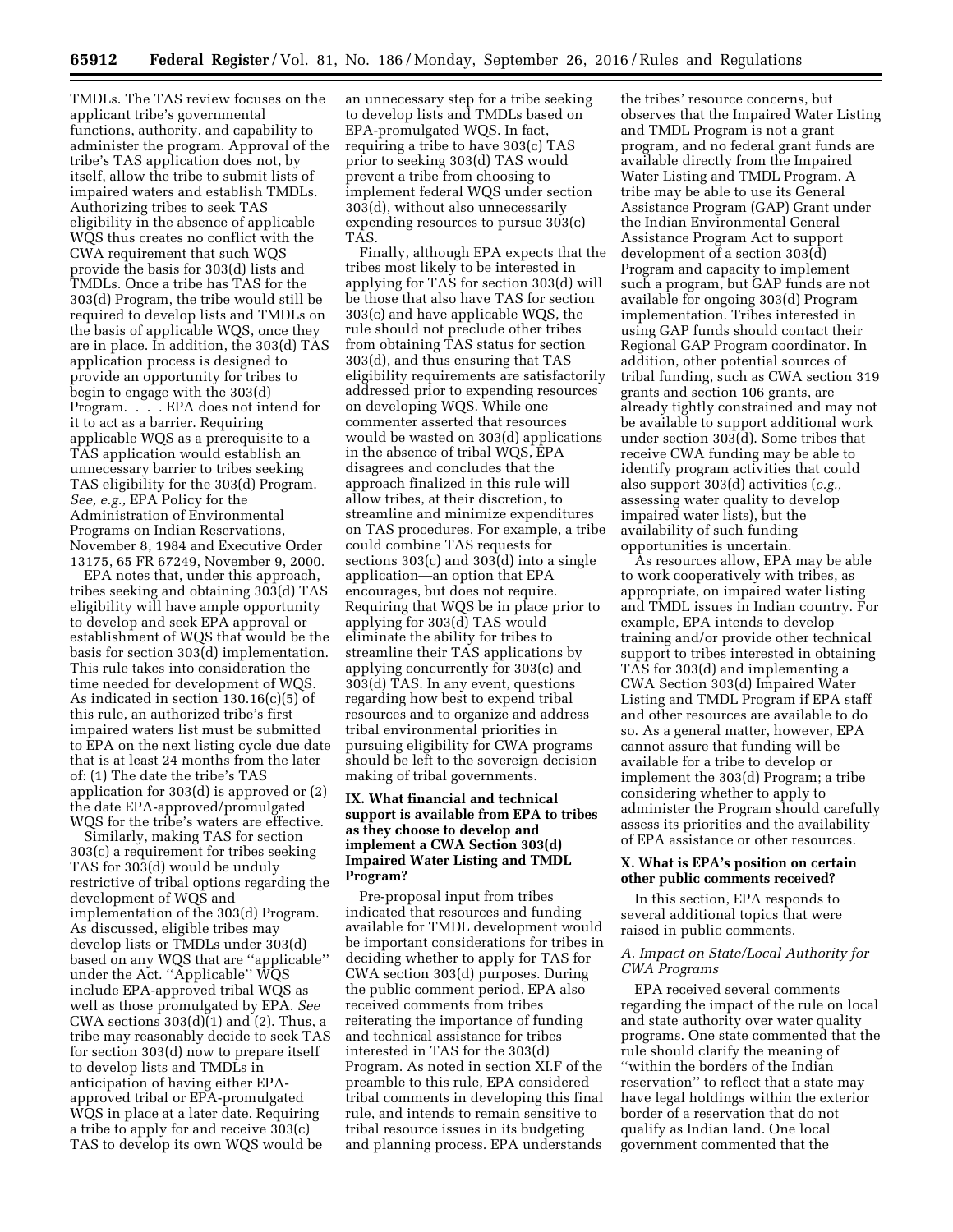proposed rule supplants the role of state and local governments in managing county or municipal waters on Indian reservations, and tribal jurisdiction applies only to federal trust parcels. The local government commenter also asserted that states, counties, and municipalities are complying with section 303(d) and therefore there is no need to expand tribal government involvement. The commenter further asserted that the rule would exacerbate state-tribal jurisdictional issues. A local water organization also commented that the rule supplants state and local authority, asserting that only the state has regulatory authority over water in the states.

EPA appreciates these comments and wishes to clarify that this rule has no effect on the scope of existing state implementation of section 303(d). Generally speaking, civil regulatory authority in Indian country lies with the federal government and the relevant Indian tribe, not with the states. *See, e.g., Alaska* v. *Native Village of Venetie Tribal Gov't,* 522 U.S. 520, 527 n.1, 1998. In the absence of an express demonstration of authority by a state for such areas, and an EPA finding that the state has authority for those Indian country waters, EPA has generally excluded Indian country from its approvals of state regulatory programs under the CWA and excluded waterbodies in Indian country from its approval of state 303(d) lists and TMDLs.

This rule relates solely to the process for tribes to seek TAS for the purpose of administering CWA section 303(d) over their reservation waters; it has no effect on the scope of existing CWA regulatory programs administered by states. It neither diminishes nor enlarges the scope of such approved state programs.

There are uncommon situations where a federal statute other than the CWA grants a state jurisdiction to regulate in areas of Indian country. For example, in a few cases EPA has approved states to operate CWA regulatory programs in areas of Indian country where the states demonstrated jurisdiction based on such a separate federal statute. This rule does not address or affect such jurisdiction that other federal statutes may provide to states.

## *B. Relation to May 16, 2016, Interpretive Rule*

Several of the comments EPA received on the proposed rule raised issues relating to EPA's separate interpretive rule revising the Agency's approach to tribal jurisdiction under the CWA. The interpretive rule was pending at the time EPA received these comments, but the rule has since been finalized. 81 FR 30183. One commenter supported the interpretive rule and asked EPA to cross-reference it in the 303(d) TAS rule. One state asked how the interpretive rule would be applied where there is state-specific law addressing unique issues arising in that state. Two states, one local government, and two industry commenters expressed opposition to the interpretive rule. Reasons for opposing the reinterpretation included objections to tribal jurisdiction over non-member activities and concern regarding impacts on state CWA programs.

EPA appreciates the issues raised by the commenters but notes that any questions or comments regarding the interpretive rule are outside the scope of this final rule. This rule relates solely to the procedures that will apply to tribal applications for TAS for the section 303(d) Program and to EPA's review of such applications. This rule thus fills a gap in TAS infrastructure, and fulfills the requirement of CWA section 518(e) that EPA promulgate final regulations specifying how tribes shall be treated as states for purposes of section 303(d). This rule provides appropriate TAS procedures irrespective of which interpretation of tribal jurisdiction applies. The rulemaking itself neither adopts, nor implements, any particular approach to tribal jurisdiction. It simply provides a process for tribes to apply for TAS, and for EPA to review such applications (with relevant input from appropriate governmental entities and others). Any application of EPA's revised approach to tribal jurisdiction under section 518 as described in the final interpretive rule would occur in the context of EPA's final decision on a particular tribe's TAS application for a CWA regulatory program, in this case the 303(d) Program. EPA also notes that the issues raised by commenters regarding the then-proposed interpretive rule were addressed by EPA in the context of finalizing that rule. 81 FR 30183.16

## **XI. Statutory and Executive Order Reviews**

Additional information about these statutes and Executive Orders can be found at *[http://www2.epa.gov/laws](http://www2.epa.gov/laws-regulations/laws-and-executive-orders)[regulations/laws-and-executive-orders.](http://www2.epa.gov/laws-regulations/laws-and-executive-orders)* 

# *A. Executive Order 12866: Regulatory Planning and Review and Executive Order 13563: Improving Regulation and Regulatory Review*

The Office of Management and Budget (OMB) determined that this action is not a significant regulatory action and therefore it was not submitted to the OMB for review.

# *B. Paperwork Reduction Act (PRA)*

EPA has submitted the information collection requirements in this legislative rule to OMB for approval under the PRA. The Information Collection Request (ICR) document that EPA prepared has been assigned EPA ICR number 2553.02. You can find a copy of the ICR in the docket for this rule, and it is briefly summarized here. This ICR supplements the current information collection requirements in EPA ICR number 1560.11 (National Water Quality Inventory Reports (Renewal)) and addresses the tribes' CWA Section 303(d) Impaired Water Listing and TMDL TAS application and 303(d) Program implementation burden, as well as EPA's burden for reviewing the tribes' applications and 303(d) Program submittals. ICR 1560.11 is a renewal of ICR 1560.10. OMB approved ICR number 1560.11 in March 2016.

This legislative rule establishes a process for tribes to obtain TAS for the 303(d) Program. As described in the ICR, EPA estimates the total burden on tribes to apply for TAS for the 303(d) Program would be 3,240 staff hours annually for an estimated 12 tribes that would apply for and receive TAS approval per year.

Tribes that receive TAS approval and have applicable WQS will then need to implement the requirements of section 303(d) to list impaired waters, set TMDL priorities, and develop TMDLs. EPA estimates that such 303(d) Program implementation burden would entail 86,664 staff hours annually for the estimated 12 tribes. ICR 1560.11 already includes the estimated burden for states to implement section 303(d), but does not include estimates for tribes. Therefore, the ICR for this rule includes the tribal section 303(d) implementation burden as well as the TAS application burden described in the previous paragraph.

As discussed in section V of this notice, EPA's regulations require that a tribe seeking to administer a CWA regulatory program must submit information to EPA demonstrating that the tribe meets the statutory criteria described in section V. EPA requires this information in order to determine that the tribe is eligible to administer

<sup>16</sup>*EPA's Response to Public Comments on Revised Interpretation of Clean Water Act Tribal Provision* at *[https://www.regulations.gov/](https://www.regulations.gov/document?D=EPA-HQ-OW-2014-0461-0110) [document?D=EPA-HQ-OW-2014-0461-0110.](https://www.regulations.gov/document?D=EPA-HQ-OW-2014-0461-0110)*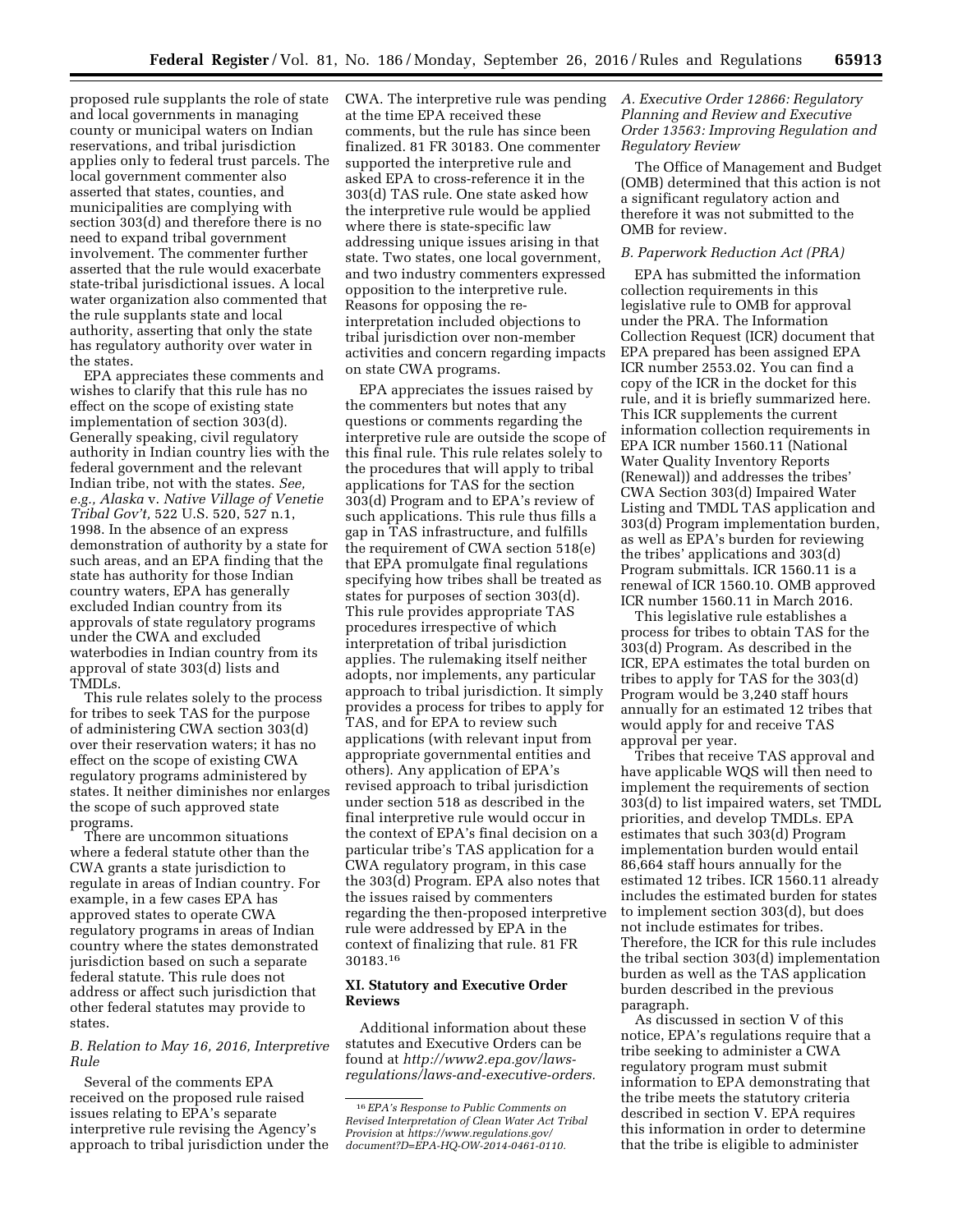the 303(d) Program. The CWA would require an authorized tribe to submit additional information to EPA—in this case, the lists of impaired waters and the TMDLs—once the tribe begins implementing the 303(d) Program.

*Respondents/affected entities:* Any federally recognized tribe with a reservation can potentially apply to administer a regulatory program under the CWA. Tribes with TAS for the 303(d) Program would then implement the Program, as described in section IV.

*Respondent's obligation to respond:*  The information discussed in this rule is required from a tribe only if the tribe seeks TAS and is found eligible to administer a CWA Section 303(d) Impaired Water Listing and TMDL Program. See EPA's regulations cited in section V of this notice.

*Estimated number of respondents:*  Over 300 tribes with reservations could potentially apply for 303(d) TAS. Although there are 567 federally recognized Indian tribes in the United States as of this rule, the CWA allows only those tribes with reservations to apply for authority to administer programs. EPA estimates that an average of 12 tribes per year would apply under this rule, and an average of 12 tribes per year would implement the 303(d) Program over the three year period of the ICR.

*Frequency of response:* Application by a tribe to be eligible to administer the 303(d) Program is a one-time collection of information. Authorized tribes implementing the 303(d) Program would submit impaired water lists to EPA every two years, and submit TMDLs to EPA from time to time as described in section IV of this notice.

*Total estimated burden:* 89,904 tribal staff hours per year for TAS for 303(d) Program application activities and 303(d) Program implementation activities. Burden is defined at 5 CFR 1320.3(b).

This estimate may overstate actual burden because EPA used a conservatively high estimate of the annual rate of tribal applications. This conservatively high estimate was used to ensure that the ICR does not underestimate tribal burden, given that EPA used a simplifying steady-state assumption in estimating annualized tribal application costs. Also, EPA used conservatively high estimates of 303(d) Program implementation burden (*i.e.,*  303(d) listing and number of TMDLs that tribes would submit to EPA annually), as further described in the ICR number 2553.02.

*Total estimated cost:* \$4,185,264, including staff salaries and the cost of support contractors for an annual

average of 12 tribes to apply for TAS and implement the 303(d) Program. This action does not include capital or operation and maintenance costs.

An agency may not conduct or sponsor, and a person is not required to respond to, a collection of information unless it displays a currently valid OMB control number. The OMB control numbers for EPA's regulations in 40 CFR are listed in 40 CFR part 9.

#### *C. Regulatory Flexibility Act (RFA)*

I certify that this action will not have a significant economic impact on a substantial number of small entities under the RFA. This action will not impose any requirements on small entities. This action affects only Indian tribes that seek TAS for the CWA Section 303(d) Impaired Water Listing and TMDL Program.

## *D. Unfunded Mandates Reform Act (UMRA)*

This action does not contain any unfunded mandate as described in UMRA, 2 U.S.C. 1531–1538, and does not significantly or uniquely affect small governments. The action imposes no enforceable duty on any state, local or tribal governments or the private sector.

## *E. Executive Order 13132: Federalism*

This action does not have federalism implications. It will not have substantial direct effects on the states, on the relationship between the national government and the states, or on the distribution of power and responsibilities among the various levels of government.

This action only applies to tribal governments that seek eligibility to administer the 303(d) Program. Although it could be of interest to some state governments, it does not apply directly to any state government or to any other entity.

In the spirit of Executive Order 13132, and consistent with EPA policy to promote communications between EPA and state and local governments, EPA consulted with state associations and representatives of state governments to obtain meaningful and timely input for consideration in this rule. By letter dated September 19, 2014, EPA invited 10 national and regional state associations to an October 1, 2014, informational meeting at EPA in Washington, DC.17 As a result of this

meeting and other outreach, EPA participated in two subsequent meetings with a subset of these associations and their members as well as certain individual states during October 2014. Records of these meetings and copies of written comments and questions submitted by states and state associations are included in the docket for this rule.

Some participants expressed interest in: (1) The nature of comments received from tribes during the pre-proposal tribal consultation and coordination (April 8–June 6, 2014); (2) where they could find the list of tribes having TAS for the WQS Program; (3) whether the TAS process for CWA Section 303(d) Impaired Water Listing and TMDL Program would be consistent with other TAS processes; and (4) whether there is a process in place to consult with states where a tribe applies for TAS for 303(d). Some states also had questions about issues unique to their situations. EPA considered this input in developing the rule, particularly in developing sections V to IX. EPA also consulted with state associations and state representatives during the public comment period, including a webinar for state representatives and informational communications with individual state representatives. In comments on the proposed rule, most states generally were neutral regarding the proposed rule overall. Some states cited special circumstances regarding applicability of the rule in their states, or provided comments objecting to EPA's proposed (now final) interpretive rule regarding tribal jurisdiction under the CWA. See *Revised Interpretation of Clean Water Act Tribal Provision,* 81 FR 30183 (May 16, 2016).

## *F. Executive Order 13175: Tribal Consultation and Coordination*

This action has tribal implications because it will directly affect tribes interested in administering the CWA Section 303(d) Impaired Water Listing and TMDL Program. However, it will neither impose substantial direct compliance costs on federally recognized tribal governments, nor preempt tribal law. Thus, this action is not subject to consultation under Executive Order 13175. Tribes are not required to administer a 303(d) Program. Where a tribe chooses to do so, the rule provides a regulatory process for the tribe to apply and for EPA to act on the tribe's application.

<sup>17</sup>The ten associations were: The National Governors Association, the National Conference of State Legislatures, the Council of State Governments, the Western Governors' Association, the Southern Governors' Association, the Midwestern Governors Association, the Coalition of Northeastern Governors, the Environmental Council

of the States, the Association of Clean Water Administrators, and the Western States Water Council.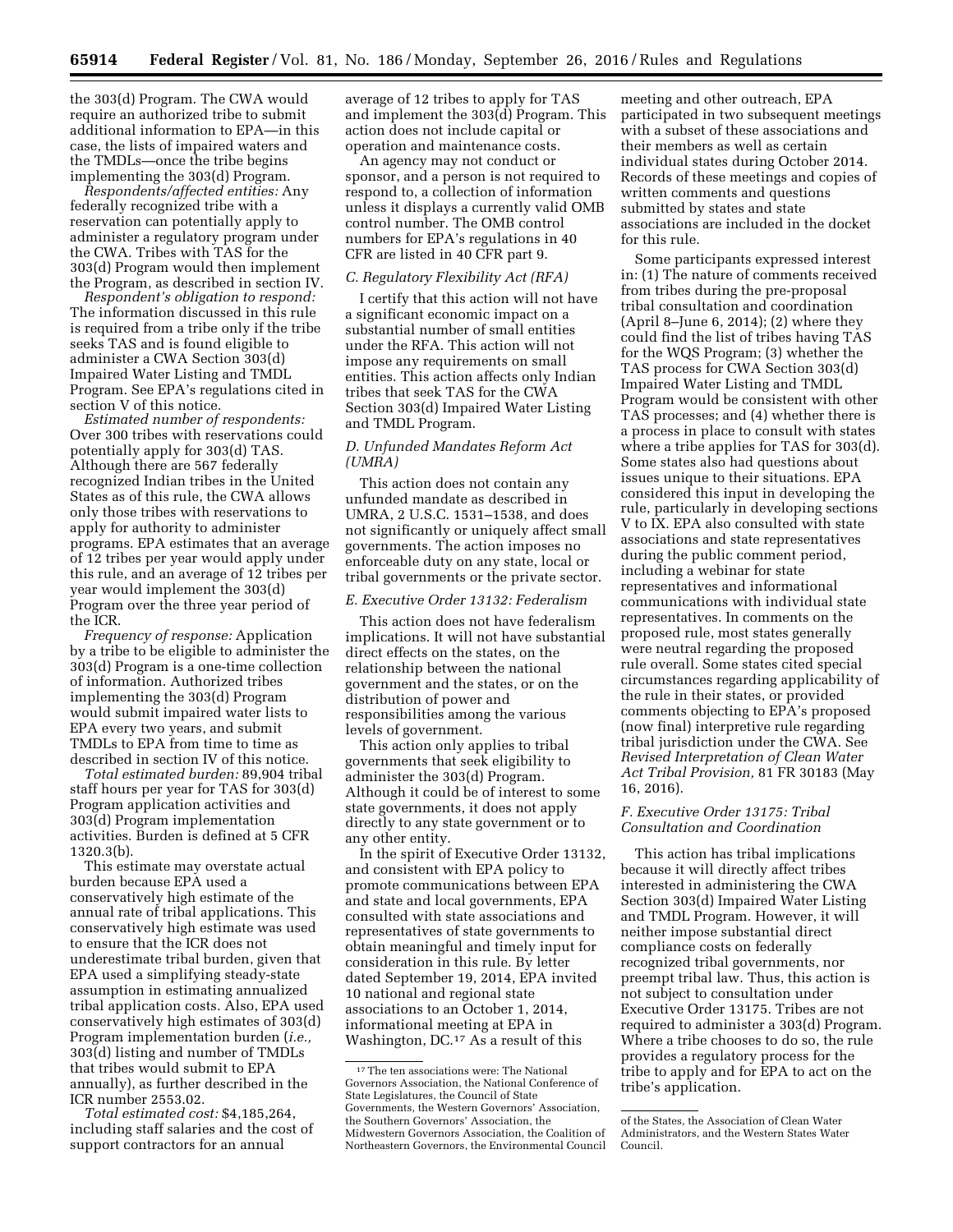EPA consulted and coordinated with tribal officials under the EPA Policy on Consultation and Coordination with Indian Tribes early in the process of developing this regulation to permit them to have meaningful and timely input into its development. A summary of that consultation and coordination follows.

EPA initiated a tribal consultation and coordination process for this action by sending a ''Notification of Consultation and Coordination'' letter on March 28, 2014, to all 566 federally-recognized tribes as of that date.18 The letter invited tribal leaders and designated consultation representative(s) to participate in the tribal consultation and coordination process. EPA held a webinar concerning this matter for tribal representatives on April 29, 2014. A total of 46 tribal representatives participated. Additionally, tribes and tribal organizations sent five preproposal comment letters to EPA. Records of this webinar and copies of written comments and questions submitted by tribes and intertribal consortia are included in the docket for this rule. Tribal comments generally supported EPA's plan to propose a TAS rule for the 303(d) Program. Some comments expressed the need for additional financial and technical support as tribes obtain TAS for the CWA Section 303(d) Impaired Water Listing and TMDL Program.

During the 60-day public comment period on the proposed rule in 2016, EPA provided informational webinars for tribes and conducted further consultation and coordination with tribes. EPA initiated a tribal consultation and coordination process on the proposed rule by sending a ''Notification and Coordination'' letter on January 19, 2016, to the 566 federally-recognized tribes as of that date. Following the public comment period, EPA also participated in informational meetings with tribes. As noted in Section I, EPA received comments from nine tribes and tribal associations on the proposed rule. Tribal comments generally supported the proposed rule. Several comments reiterated the need for additional funding and technical support as tribes begin to implement the 303(d) Program. EPA considered the tribal comments in developing this final rule, and intends to remain sensitive to tribal resource issues in its budgeting and planning process. However, EPA cannot assure or assume that additional funding will be available for a tribe developing or

implementing the 303(d) Program. A tribe choosing to administer such programs will need to carefully weigh its priorities and any available EPA assistance as described in section IX above.

## *G. Executive Order 13045: Protection of Children From Environmental Health Risks and Safety Risks*

EPA interprets Executive Order 13045 as applying only to those regulatory actions that concern environmental health or safety risks that EPA has reason to think could disproportionately affect children, per the definition of ''covered regulatory action'' in section 2–202 of the Executive Order. This action is not subject to Executive Order 13045 because it does not concern an environmental health or safety risk.

# *H. Executive Order 13211: Actions Concerning Regulations That Significantly Affect Energy Supply, Distribution, or Use*

This action is not subject to Executive Order 13211 because it is not a significant regulatory action under Executive Order 12866.

# *I. National Technology Transfer and Advancement Act*

This rulemaking does not involve technical standards.

*J. Executive Order 12898: Federal Actions To Address Environmental Justice in Minority Populations and Low-Income Populations* 

The rule does not have potential to cause disproportionately high and adverse human health or environmental effects on minority, low-income, or indigenous populations. This rule would have no direct impacts on human health or the environment. The rule affects processes and information collection only. The rule puts in place the procedures interested tribes would follow to seek TAS for the CWA Section 303(d) Impaired Water Listing and TMDL Program. The action is likely to result in the collection of information or data that could be used to assess potential impacts on the health or environmental conditions in Indian country (see sections III and IV). As described in sections III and IV above, under CWA section 303(d), authorized tribes with applicable WQS would be required to develop lists of impaired waters, submit these lists to EPA, and develop TMDLs for pollutants causing impairments in the waters on the 303(d) lists. TAS for 303(d) would provide authorized tribes the opportunity to participate directly in protecting their reservation waters through the Section

303(d) Impaired Water Listing and TMDL Program, as Congress intended through CWA section 518(e). EPA also expects this rule will advance the goals of the CWA as interested tribes apply for TAS to administer the CWA Section 303(d) Impaired Water Listing and TMDL Program for reservation water bodies.

The action is likely to increase the availability of water quality information to indigenous populations as interested tribes obtain TAS for the CWA Section 303(d) Impaired Water Listing and TMDL Program and begin implementing the Program. In short, tribes with TAS assume *the primary role* under the CWA in deciding (1) what waters on their reservations are impaired and in need of restoration, (2) the priority ranking for TMDL development, and (3) what the TMDLs and pollutant source allocations for those waters should look like.

EPA provided meaningful participation opportunities for tribes in the development of this rule, as described in ''*F. Executive Order 13175: Tribal Consultation and Coordination,*'' above.

### *K. Congressional Review Act*

This action is subject to the CRA, and the EPA will submit a rule report to each House of the Congress and to the Comptroller General of the United States. This action is not a ''major rule'' as defined by 5 U.S.C. 804(2).

## **List of Subjects in 40 CFR Part 130**

Environmental protection, Grant programs-environmental protection, Indian lands, Intergovernmental relations, Reporting and recordkeeping requirements, Water pollution control, Water supply.

Dated: September 16, 2016.

# **Gina McCarthy,**

### *Administrator.*

For the reasons stated in the preamble, the U.S. Environmental Protection Agency amends 40 CFR part 130 as follows:

# **PART 130—WATER QUALITY PLANNING AND MANAGEMENT**

■ 1. The authority citation for part 130 continues to read as follows:

**Authority:** 33 U.S.C. 1251 *et seq.* 

■ 2. Section 130.16 is added to read as follows:

### **§ 130.16 Treatment of Indian tribes in a similar manner as states for purposes of the Clean Water Act.**

(a) The Regional Administrator may accept and approve a tribal application for purposes of administering the Clean

<sup>18</sup>There are now 567 federally recognized tribes. 81 FR 26826 (May 4, 2016).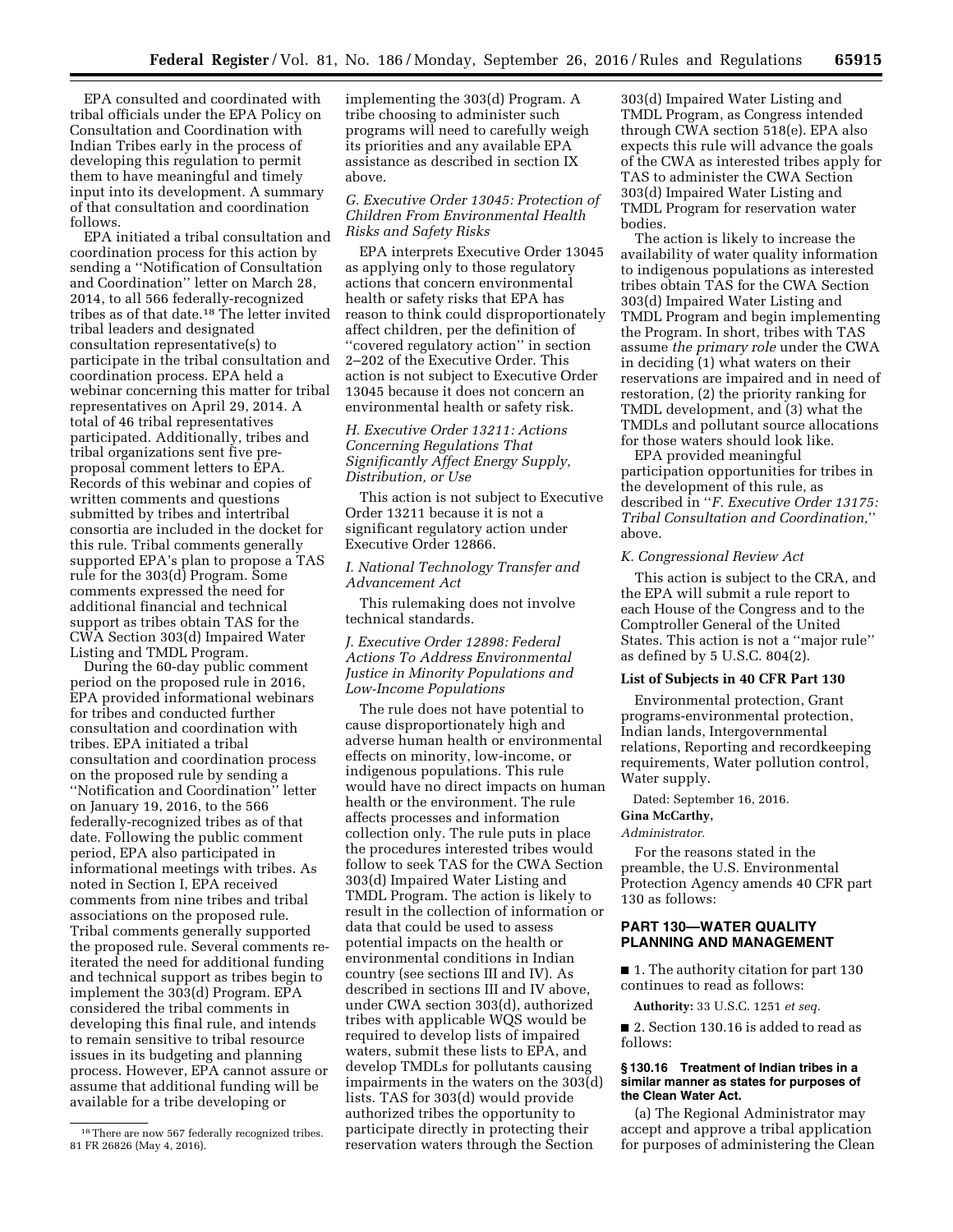Water Act (CWA) Section 303(d) Impaired Water Listing and Total Maximum Daily Load (TMDL) Program if the tribe meets the following criteria:

(1) The Indian tribe is recognized by the Secretary of the Interior and meets the definitions in § 131.3(k) and (l) of this chapter;

(2) The Indian tribe has a governing body carrying out substantial governmental duties and powers;

(3) The CWA section 303(d) Impaired Water Listing and TMDL Program to be administered by the Indian tribe pertains to the management and protection of water resources that are within the borders of the Indian reservation and held by the Indian tribe, within the borders of the Indian reservation and held by the United States in trust for Indians, within the borders of the Indian reservation and held by a member of the Indian tribe if such property interest is subject to a trust restriction on alienation, or otherwise within the borders of the Indian reservation; and

(4) The Indian tribe is reasonably expected to be capable, in the Regional Administrator's judgment, of carrying out the functions of an effective CWA Section 303(d) Impaired Water Listing and TMDL Program in a manner consistent with the terms and purposes of the Act and applicable regulations.

(b) Requests by Indian tribes for administration of the CWA Section 303(d) Impaired Water Listing and TMDL Program should be submitted to the appropriate EPA Regional Administrator. The application shall include the following information, provided that where the tribe has previously qualified for eligibility or ''treatment as a state'' (TAS) under another EPA-administered program, the tribe need only provide the required information that has not been submitted in a previous application:

(1) A statement that the tribe is recognized by the Secretary of the Interior.

(2) A descriptive statement demonstrating that the tribal governing body is currently carrying out substantial governmental duties and powers over a defined area. The statement should:

(i) Describe the form of the tribal government;

(ii) Describe the types of governmental functions currently performed by the tribal governing body such as, but not limited to, the exercise of police powers affecting (or relating to) the health, safety, and welfare of the affected population, taxation, and the exercise of the power of eminent domain; and

(iii) Identify the source of the tribal government's authority to carry out the governmental functions currently being performed.

(3) A descriptive statement of the tribe's authority to regulate water quality. The statement should include:

(i) A map or legal description of the area over which the tribe asserts authority to regulate surface water quality;

(ii) A statement by the tribe's legal counsel (or equivalent official) that describes the basis for the tribe's assertion of authority and may include a copy of documents such as tribal constitutions, by-laws, charters, executive orders, codes, ordinances, and/or resolutions that support the tribe's assertion of authority; and

(iii) An identification of the surface waters that the tribe proposes to assess for potential impaired water listing and TMDL development.

(4) A narrative statement describing the capability of the Indian tribe to administer an effective CWA Section 303(d) Impaired Water Listing and TMDL Program. The narrative statement should include:

(i) A description of the Indian tribe's previous management experience that may include the administration of programs and services authorized by the Indian Self-Determination and Education Assistance Act (25 U.S.C. 450, *et seq.*), the Indian Mineral Development Act (25 U.S.C. 2101, *et seq.*), or the Indian Sanitation Facility Construction Activity Act (42 U.S.C. 2004a);

(ii) A list of existing environmental or public health programs administered by the tribal governing body and copies of related tribal laws, policies, and regulations;

(iii) A description of the entity (or entities) that exercise the executive, legislative, and judicial functions of the tribal government;

(iv) A description of the existing, or proposed, agency of the Indian tribe that will assume primary responsibility for establishing, reviewing, implementing and revising impaired water lists and TMDLs; and

(v) A description of the technical and administrative capabilities of the staff to administer and manage an effective CWA Section 303(d) Impaired Water Listing and TMDL Program or a plan that proposes how the tribe will acquire the needed administrative and technical expertise. The plan must address how the tribe will obtain the funds to acquire the administrative and technical expertise.

(5) Additional documentation required by the Regional Administrator that, in the judgment of the Regional Administrator, is necessary to support a tribal application.

(c) Procedure for processing a tribe's application:

(1) The Regional Administrator shall process an application of a tribe submitted pursuant to § 130.16(b) in a timely manner. The Regional Administrator shall promptly notify the tribe of receipt of the application.

(2) Except as provided below in paragraph (c)(4) of this section, within 30 days after receipt of the tribe's application, the Regional Administrator shall provide appropriate notice. Notice shall:

(i) Include information on the substance and basis of the tribe's assertion of authority to regulate the quality of reservation waters;

(ii) Be provided to all appropriate governmental entities; and

(iii) Provide 30 days for comments to be submitted on the tribal application. Comments shall be limited to the tribe's assertion of authority.

(3) If a tribe's asserted authority is subject to a competing or conflicting claim, the Regional Administrator, after due consideration, and in consideration of other comments received, shall determine whether the tribe has adequately demonstrated that it meets the requirements of  $\S 130.16(a)(3)$ .

(4) Where, after the effective date of this rule, EPA has determined that a tribe qualifies for TAS for the CWA Section 303(c) Water Quality Standards Program, CWA Section 402 National Pollutant Discharge Elimination System Program, or CWA Section 404 Dredge and Fill Permit Program, and provided notice and an opportunity to comment on the tribe's assertion of authority to appropriate governmental entities as part of its review of the tribe's prior application, no further notice to governmental entities, as described in paragraph (c)(2) of this section, shall be provided with regard to the same tribe's application for the CWA Section 303(d) Impaired Water Listing and TMDL Program, unless the application presents to the EPA Regional Administrator different jurisdictional issues or significant new factual or legal information relevant to jurisdiction.

(5) Where the Regional Administrator determines that a tribe meets the requirements of this section, he or she shall promptly provide written notification to the tribe that the tribe is authorized to administer the CWA Section 303(d) Impaired Water Listing and TMDL Program. Such tribe shall be considered a ''State'' for purposes of CWA section 303(d) and its implementing regulations. With respect